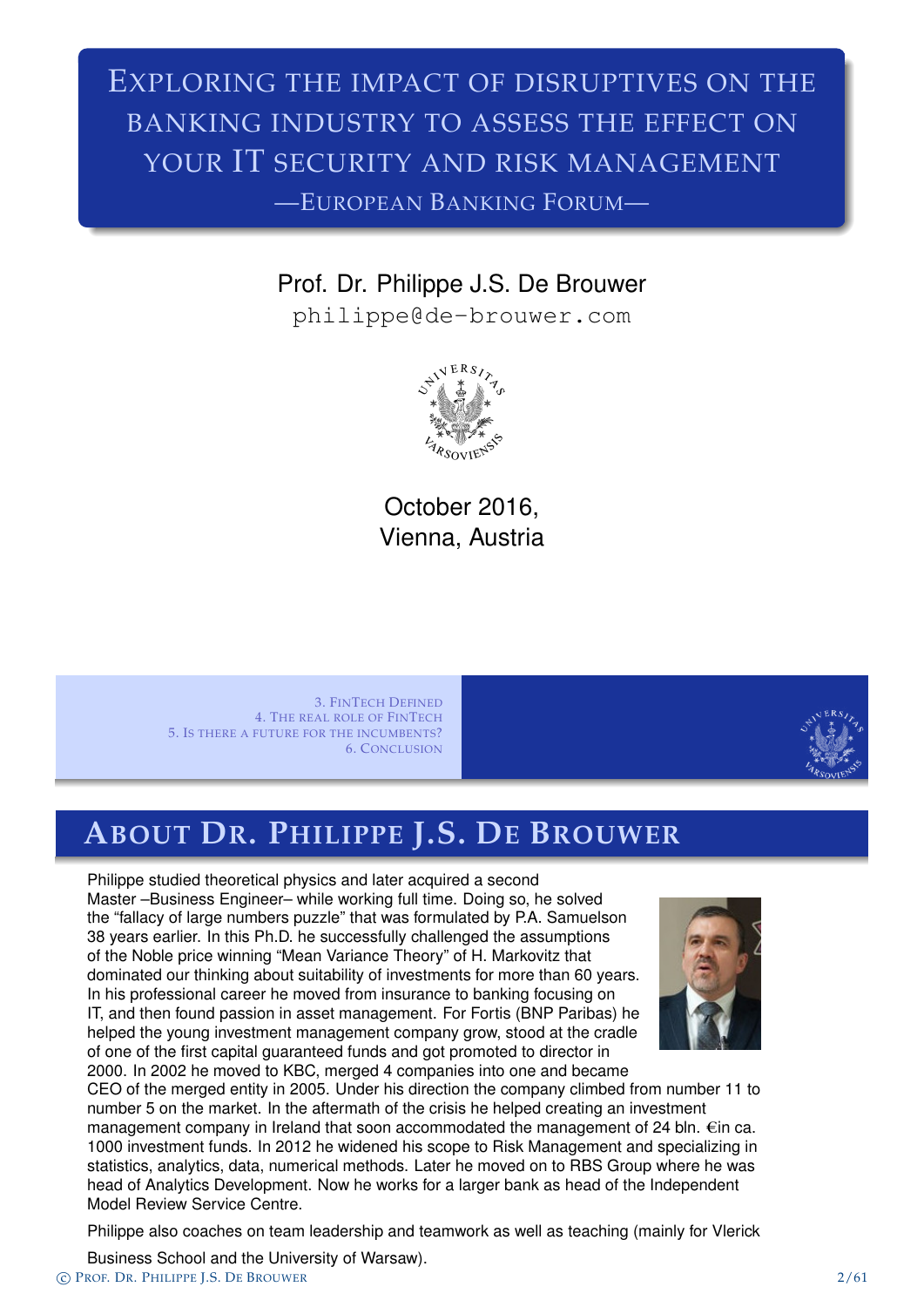

### **SECTION 1**

# **PRACTICAL INFORMATION**

c PROF. DR. PHILIPPE J.S. DE BROUWER 4/61

3. FINTECH DEFINED 4. THE REAL ROLE OF FINTECH 5. IS THERE A FUTURE FOR THE INCUMBENTS? 6. CONCLUSION



**Philippe De Brouwer**

<span id="page-1-0"></span>url: http://www.de-brouwer.com Linked-In: https://www.linkedin.com/in/philippedebrouwer email: [philippe@de-brouwer.com](#page-1-0) [mobile: +48 790 715](http://www.de-brouwer.com) 002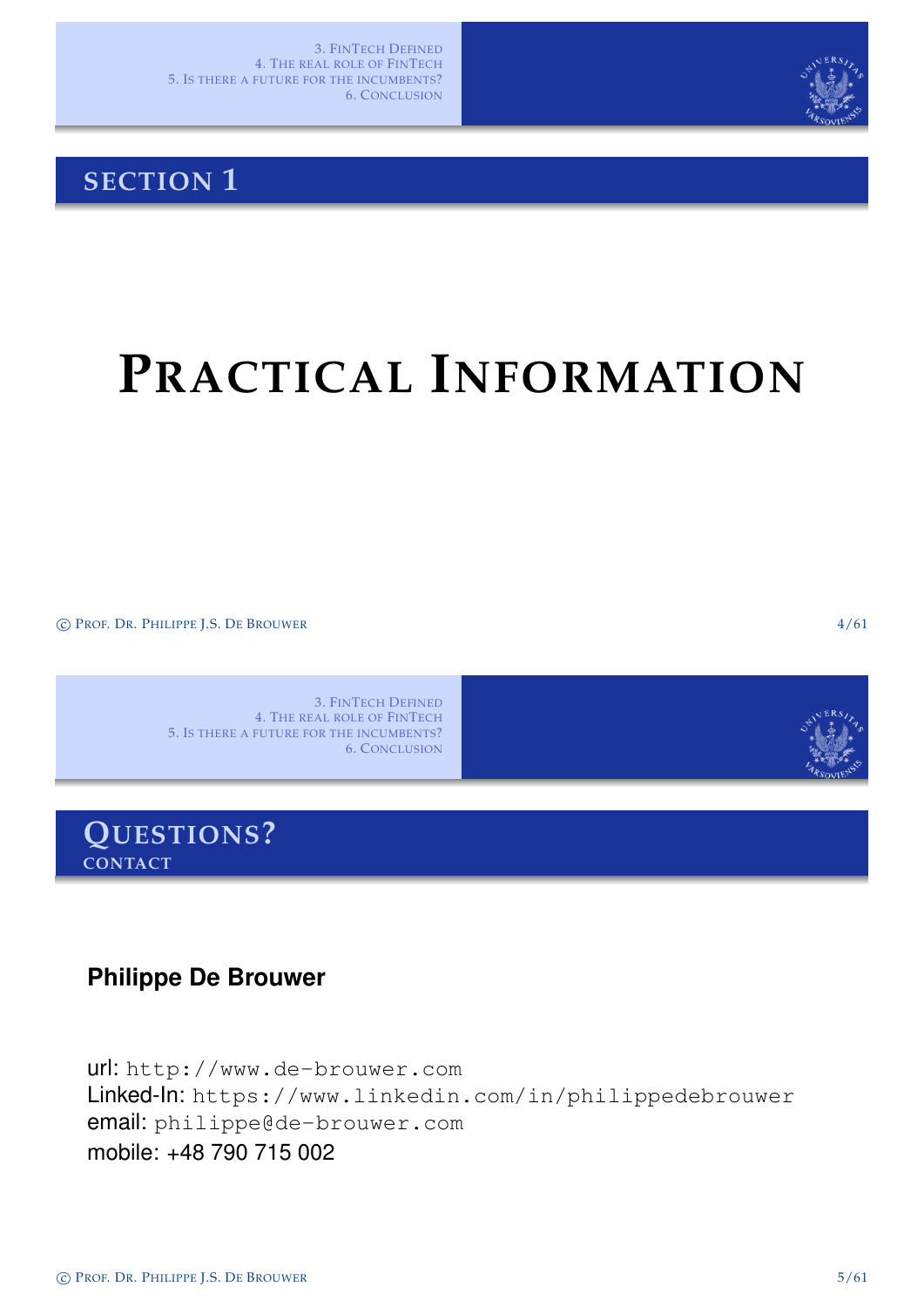

### **SECTION 2**

# **OUTLINE**

C PROF. DR. PHILIPPE J.S. DE BROUWER 7/61

<span id="page-2-0"></span>

| <b>3. FINTECH DEFINED</b><br><b>4. THE REAL ROLE OF FINTECH</b><br>5. IS THERE A FUTURE FOR THE INCUMBENTS?<br><b>6. CONCLUSION</b>                                                                                                                                      |                                        |
|--------------------------------------------------------------------------------------------------------------------------------------------------------------------------------------------------------------------------------------------------------------------------|----------------------------------------|
| <b>O</b> PRACTICAL INFORMATION                                                                                                                                                                                                                                           | 3                                      |
| <b>OUTLINE</b>                                                                                                                                                                                                                                                           | 6                                      |
| <b>3 WHAT IS FINTECH</b><br>3.1 Brief History of Banking<br>3.2 Peer-to-peer lending<br>3.3 Crowd-Funding<br>3.3.1 History<br>3.4 Blockchains Distributed Ledgers<br>3.5 Market-Places<br>3.5.1 Transaction and Convenience<br>3.6 Science and Progress<br>3.6.1 History | 10<br>12<br>15<br>19<br>23<br>26<br>30 |
| THE REAL ROLE OF FINTECH<br>4.1 Society Types and their importance<br>4.2 Can Fintech help to move to the next stage?<br>C PROF. DR. PHILIPPE J.S. DE BROUWER                                                                                                            | 32<br>34<br>36<br>8/61                 |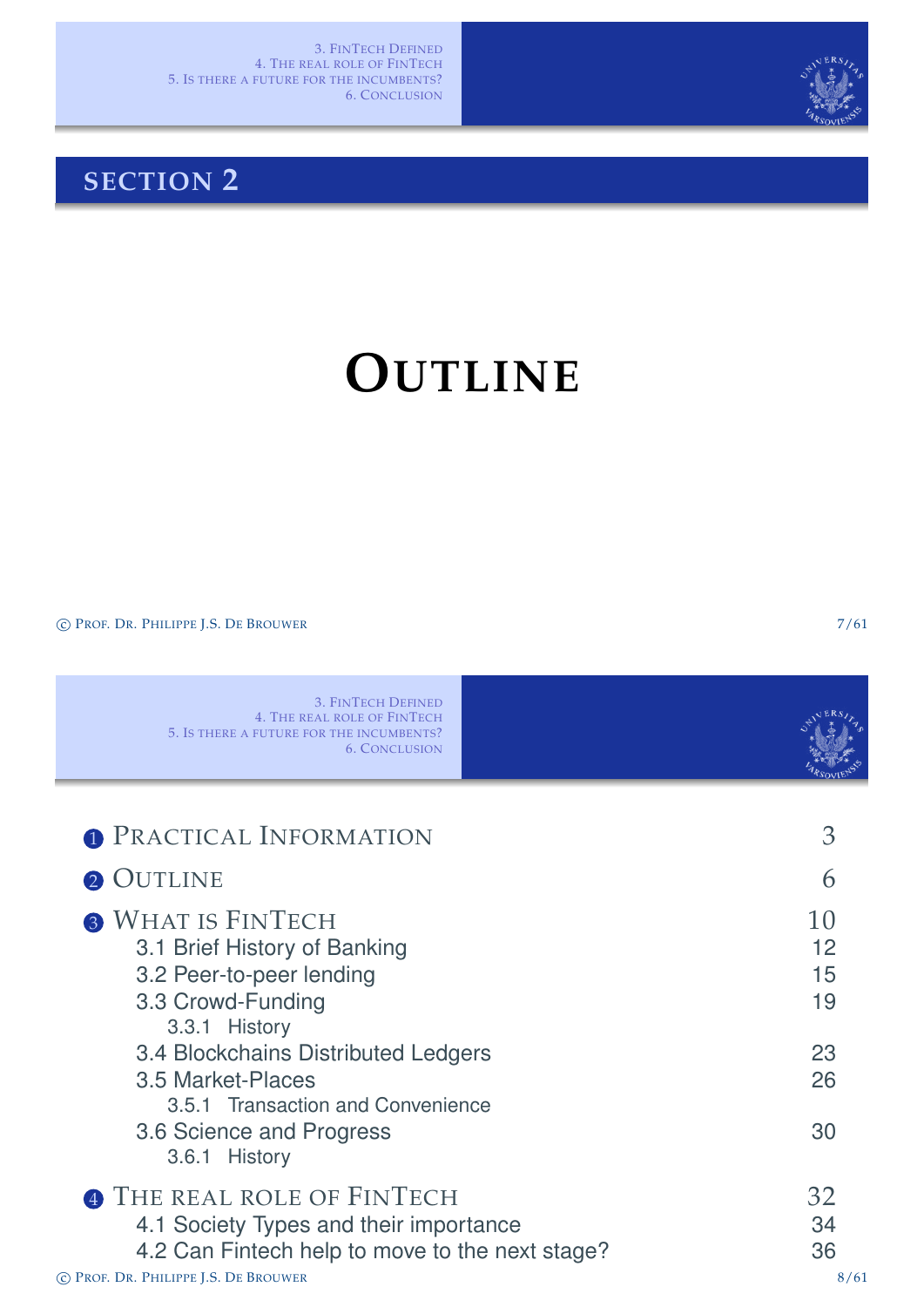| <b>6</b> IS THERE A FUTURE FOR THE INCUMBENTS? | 39 |
|------------------------------------------------|----|
| 5.1 Banking                                    | 42 |
| 5.2 insurance                                  | 47 |
| 5.3 Asset Management                           | 49 |
|                                                |    |

## 6 CONCLUSION 51

c PROF. DR. PHILIPPE J.S. DE BROUWER 9/61

**3. FINTECH DEFINED** 4. THE REAL ROLE OF FINTECH 5. IS THERE A FUTURE FOR THE INCUMBENTS? 6. CONCLUSION

**SECTION 3**

# <span id="page-3-0"></span>**W[HAT IS](#page-21-0) FINTECH**



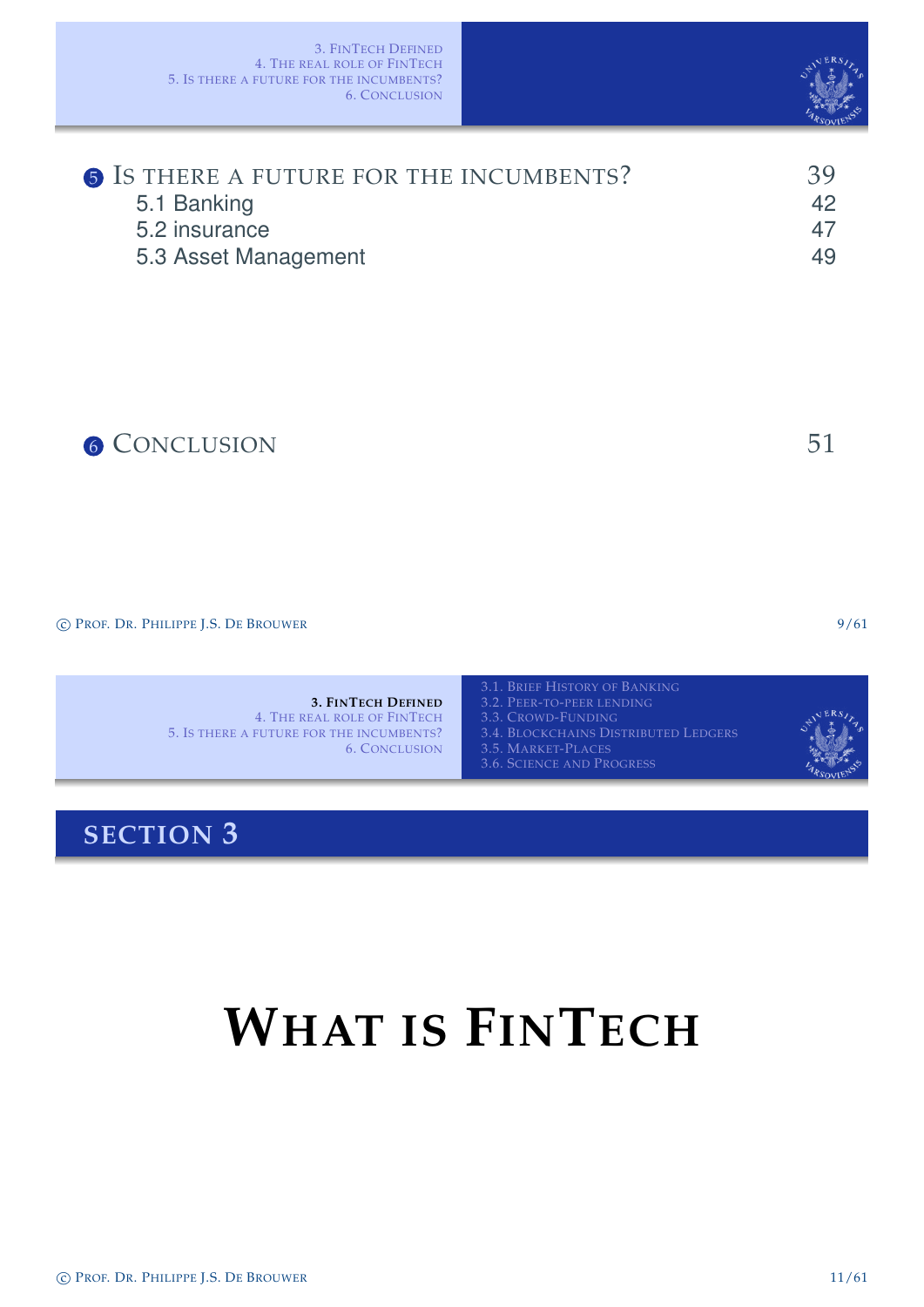**3. FINTECH DEFINED**

4. THE REAL ROLE OF FINTECH 5. IS THERE A FUTURE FOR THE INCUMBENTS? 6. CONCLUSION

3.1. BRIEF HISTORY OF BANKING 3.2. PEER-TO-PEER LENDING 3.3. CROWD-FUNDING 3.4. BLOCKCHAINS DISTRIBUTED LEDGERS

3.5. MARKET-PLACES

3.6. SCIENCE AND PROGRESS



### **3. WHAT IS FINTECH**

# **3.1 BRIEF HISTORY OF BANKING**

c PROF. DR. PHILIPPE J.S. DE BROUWER 12/61

#### **3. FINTECH DEFINED** 4. THE REAL ROLE OF FINTECH 5. IS THERE A FUTURE FOR THE INCUMBENTS? 6. CONCLUSION

3.1. BRIEF HISTORY OF BANKING 3.2. PEER-TO-PEER LENDING 3.4. BLOCKCHAINS DISTRIBUTED LEDGERS 3.5. MARKET-PLACES 3.6. SCIENCE AND PROGRESS



### **BANKING HISTORY**

- **1** [ca 2000 BCA in](#page-3-0) [Assyria and Babylonia: grain l](#page-5-0)oans to farmers [and traders](#page-17-0)
- 2 ca 500 BCA: A[ncient Greece, Roman Empire,](#page-13-0) China and India: accepted deposits and changed money
- <sup>3</sup> [1400s F](#page-3-0)lorence (Italy) first modern banks (eq. Medici Bank)
- 4 1695 Bank of England issues first banknotes
- **6** 1728 first overdraft facility by the Royal Bank of Scotland
- 6 1800s international finance: Mayer Amschel Rotchild and his five sons in London, Paris, Frankfurt, Vienna, and Naples
- **2** [end 1800s: first clearing house \(London\)](#page-4-0)
- 8 1960s ATM
- **9 1990s online banking**
- <sup>10</sup> 2000s: securitization, CDOs and other ABSes
- <span id="page-4-0"></span>**11** ... FinTech? Public Ledgers?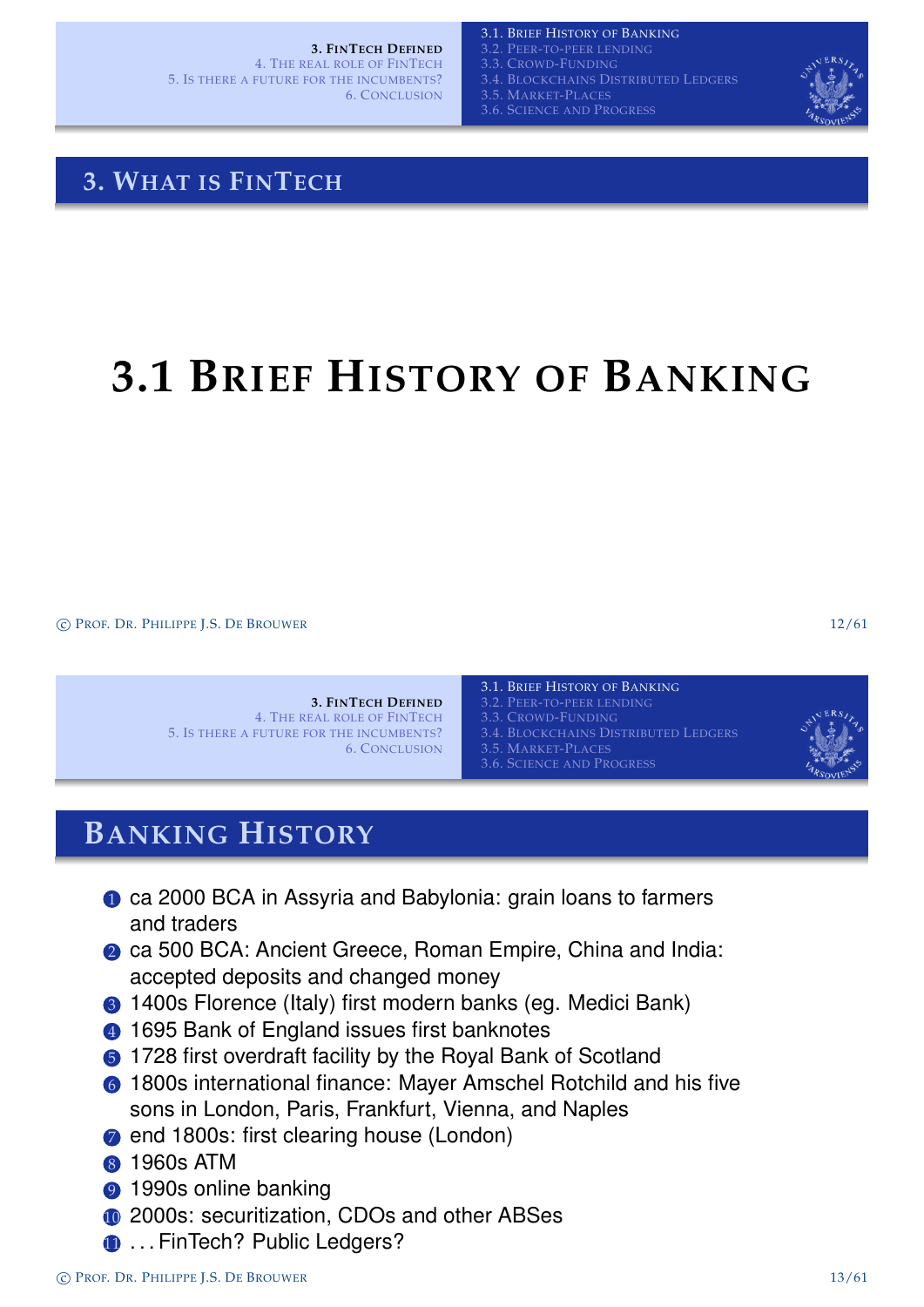**3. FINTECH DEFINED** 4. THE REAL ROLE OF FINTECH 5. IS THERE A FUTURE FOR THE INCUMBENTS? 3.2. PEER-TO-PEER LENDING 3.3. CROWD-FUNDING 3.4. BLOCKCHAINS DISTRIBUTED LEDGERS

6. CONCLUSION

3.5. MARKET-PLACES

3.1. BRIEF HISTORY OF BANKING

3.6. SCIENCE AND PROGRESS



### **11 Clusters of Innovation**



### FIGURE 1 :

#### **3. FINTECH DEFINED** 4. THE REAL ROLE OF FINTECH

5. IS THERE A FUTURE FOR THE INCUMBENTS? 6. CONCLUSION

- 
- 3.2. PEER-TO-PEER LENDING
- 
- 3.4. BLOCKCHAINS DISTRIBUTED LEDGERS
- 3.5. MARKET-PLACES 3.6. SCIENCE AND PROGRESS



### **3. WHAT IS FINTECH**

## <span id="page-5-0"></span>**[3.](#page-3-0)2 PEER-TO-PEER LENDING**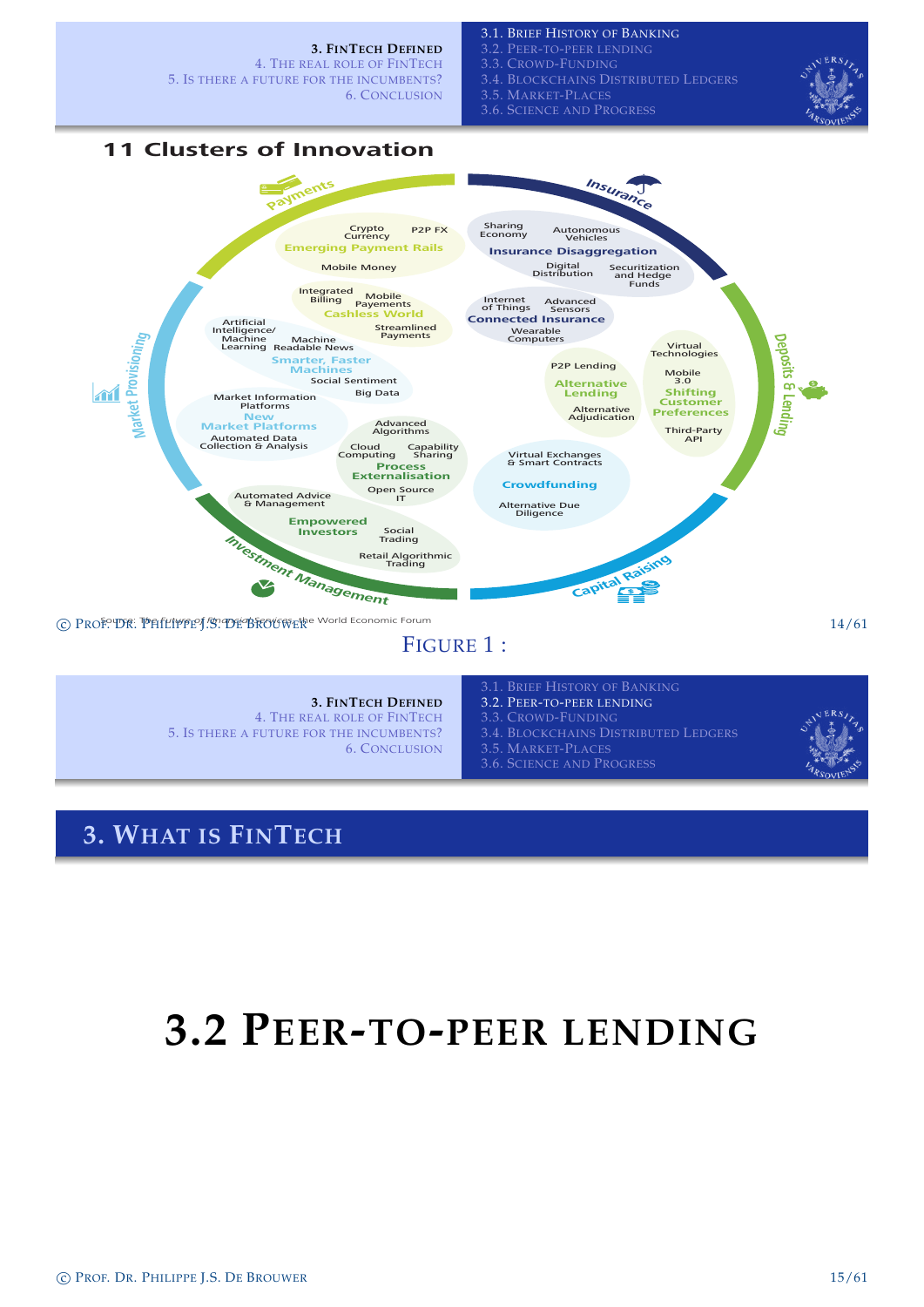6. CONCLUSION

BRIEF HISTORY OF BANKING 3.2. PEER-TO-PEER LENDING 3.3. CROWD-FUNDING 3.4. BLOCKCHAINS DISTRIBUTED LEDGERS 3.5. MARKET-PLACES 3.6. SCIENCE AND PROGRESS



### **P2P LENDING**

### DEFINITION 1 (P2P LENDING)

Peer-to-peer lending refers to lending money to individuals or businesses through online services that match lenders directly with borrowers.

Note:

- also the wording Person-to-Person lending or the acronym P2P lending is used
- while the concept of people lending to people is about 4'000 years old, this wording refers to the online lending

c PROF. DR. PHILIPPE J.S. DE BROUWER 16/61



### **P2P LENDING FACTS**

- [first:](#page-22-0) [Feb](#page-22-0) [200](#page-22-0)[5, Zopa in UK](#page-13-0)
- largest: Lending club (USA)
- 2016-10-07: the market cap of Lending Club is 2.28B (est. 2006
	- 1000 employees) compare:
		- Royal Bank of Scotland Group plc (est. 1727 (Coutts: 1692) 92'300 employees): 21.53B
		- Erste Group AG: (est. 1819 as the first Austrian savings bank 42'692 employees): 11.50B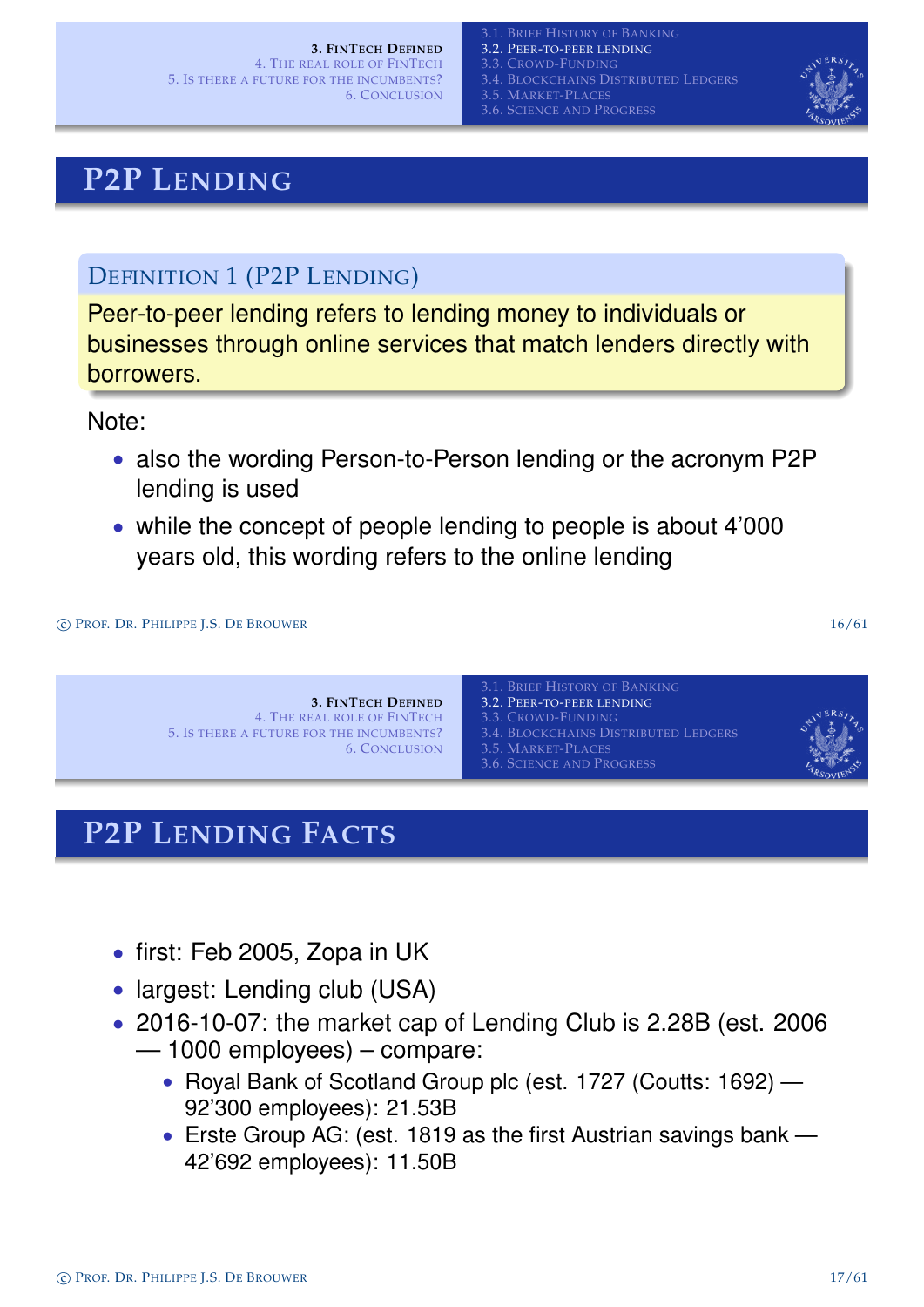

FIGURE 2 : source: lendingtimes.com (July 27, 2016) – total household lending 125'203B RMB (Statistical Communiqué of the People's Republic of China on the 2015 National Economic and Social Development ) c PROF. DR. PHILIPPE J.S. DE BROUWER 18/61

> **3. FINTECH DEFINED** 4. THE REAL ROLE OF FINTECH 5. IS THERE A FUTURE FOR THE INCUMBENTS? 6. CONCLUSION

**3. WHAT IS FINTECH**

3.2. PEER-TO-PEER LENDING 3.3. CROWD-FUNDING 3.4. BLOCKCHAINS DISTRIBUTED LEDGERS 3.5. MARKET-PLACES

#### 3.6. SCIENCE AND PROGRESS

## <span id="page-7-0"></span>**3.3 CROWD-FUNDING**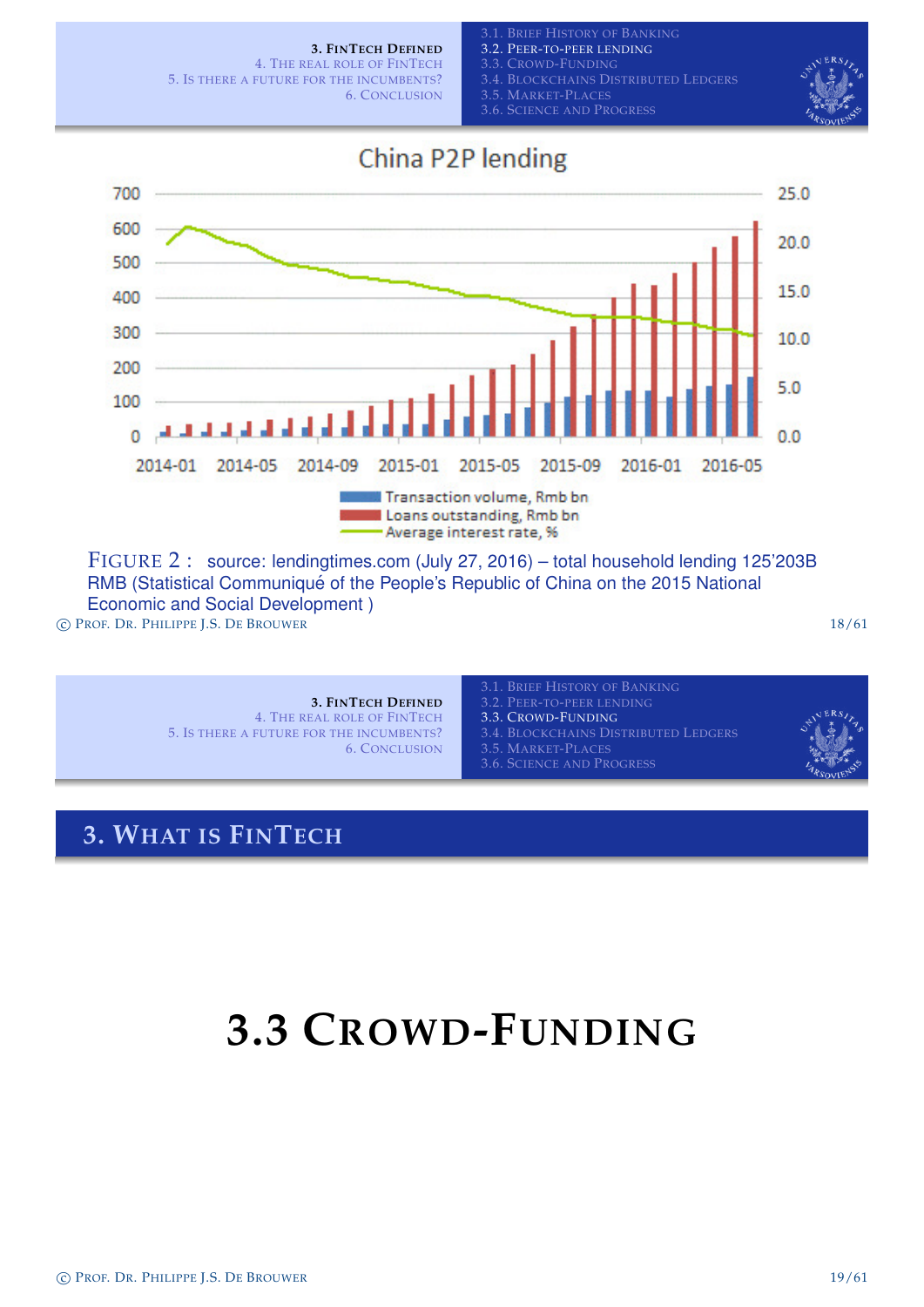#### **3. FINTECH DEFINED**

4. THE REAL ROLE OF FINTECH 5. IS THERE A FUTURE FOR THE INCUMBENTS? 6. CONCLUSION

BRIEF HISTORY OF BANKING 3.2. PEER-TO-PEER LENDING 3.3. CROWD-FUNDING 3.4. BLOCKCHAINS DISTRIBUTED LEDGERS 3.5. MARKET-PLACES 3.6. SCIENCE AND PROGRESS



### **HISTORY**

### **CROWD-FUNDING IS NOTHING NEW**

- "La Liberté éclairant le monde"
- designed by Frédéric Auguste Bartholdi, built by Gustave Eiffel and given to the young USA
- Lack of funding for the pedestal in 1885
- Publisher Joseph Pulitzer of the "New York World" attracted donations from more than 120'000 contributors, most of whom gave less than a dollar.



c PROF. DR. PHILIPPE J.S. DE BROUWER 20/61

#### **3. FINTECH DEFINED** 4. THE REAL ROLE OF FINTECH 5. IS THERE A FUTURE FOR THE INCUMBENTS? 6. CONCLUSION

- 3.2. PEER-TO-PEER LENDING 3.3. CROWD-FUNDING 3.4. BLOCKCHAINS DISTRIBUTED LEDGERS
- 3.5. MARKET-PLACES
- 3.6. SCIENCE AND PROGRESS



### **DEFINITION**

DEFINITION [2](#page-22-0) [\(C](#page-22-0)ROWD[-F](#page-11-0)[UNDING](#page-13-0))

Crowd-Funding is sourcing funding from many contributors (without the intermediation of an investment banker)

Different styles of Crowd-Funding:

- **1** equity
- 2 product
- <span id="page-8-0"></span>3 sponsoring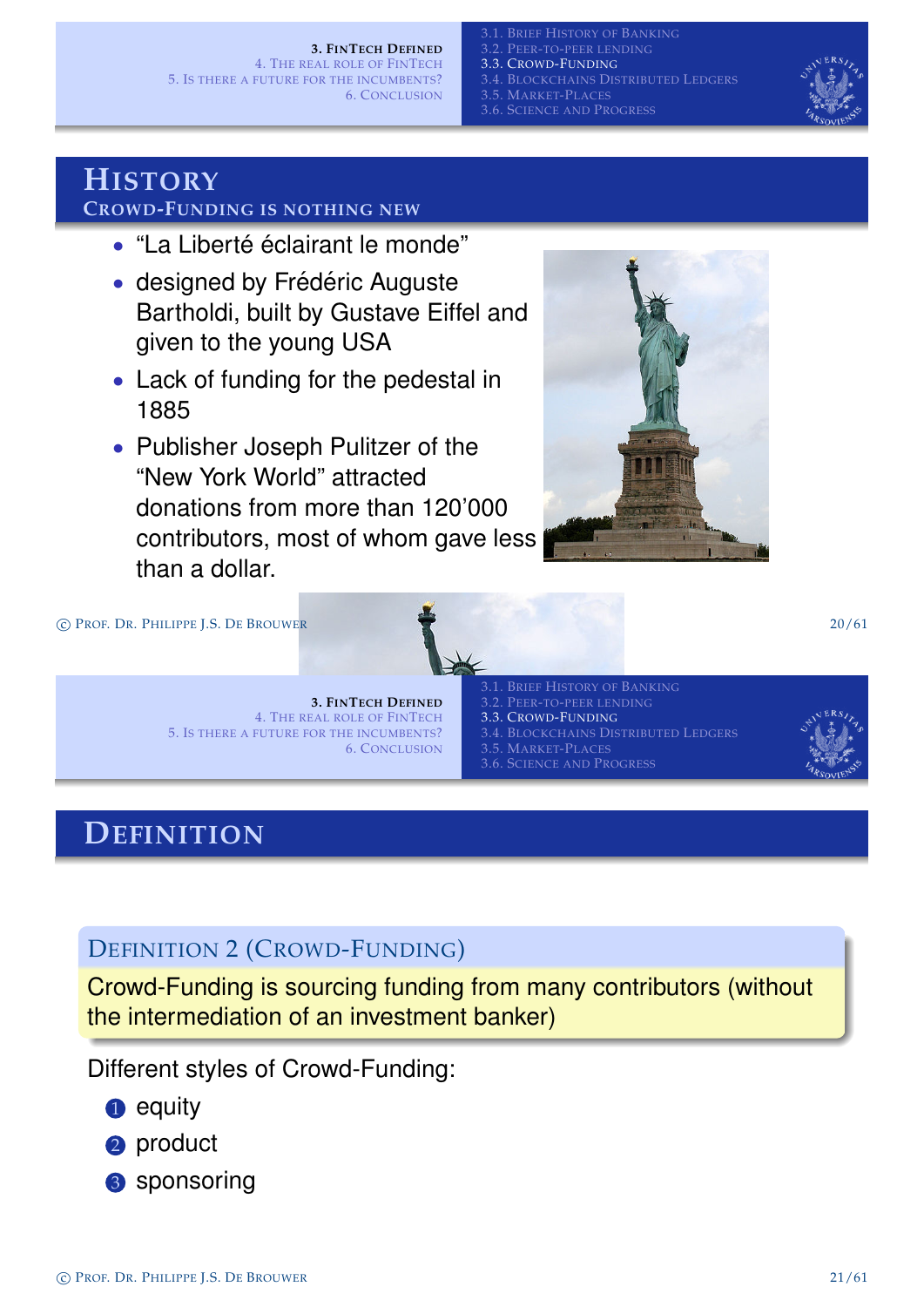**3. FINTECH DEFINED** 4. THE REAL ROLE OF FINTECH 5. IS THERE A FUTURE FOR THE INCUMBENTS? 6. CONCLUSION

3.2. PEER-TO-PEER LENDING 3.3. CROWD-FUNDING 3.4. BLOCKCHAINS DISTRIBUTED LEDGERS 3.5. MARKET-PLACES 3.6. SCIENCE AND PROGRESS



### **MODERN HISTORY**

- Product crowdfunding / Rewards based crowdfunding eg. Pebble Watch, Ubuntu Phone
- Debt based crowdfunding (P2P lending) eg. Lending Club
- Donation based crowdfunding eg. GoFundMe
- Equity crowdfunding
- mini-IPO

c PROF. DR. PHILIPPE J.S. DE BROUWER 22/61

**3. FINTECH DEFINED** 4. THE REAL ROLE OF FINTECH 5. IS THERE A FUTURE FOR THE INCUMBENTS? 6. CONCLUSION

3.2. PEER-TO-PEER LENDING 3.4. BLOCKCHAINS DISTRIBUTED LEDGERS 3.5. MARKET-PLACES 3.6. SCIENCE AND PROGRESS



### **3. WHAT IS FINTECH**

# <span id="page-9-0"></span>**[3.4 B](#page-3-0)LOCKCHAINS DISTRIBUTED L[EDGERS](#page-9-0)**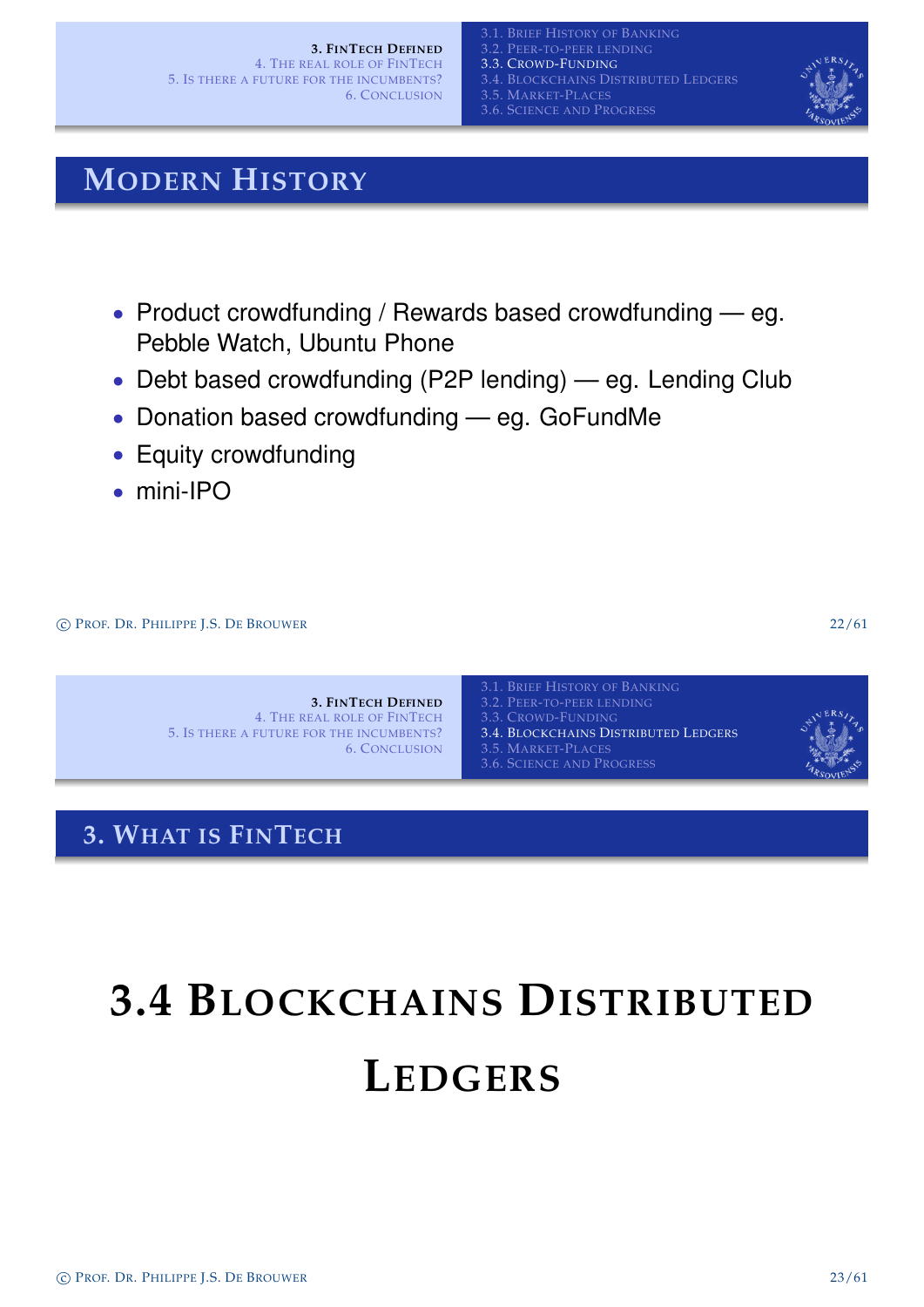

### **BITCOIN BITCOIN AND FINTECH HAVE A LOT IN COMMON**

- . . . is since 2008 is a distributed ledger system with no bank in between
- . . . is an engine to create trust in a trust-less world
- . . . is a step in democratizing money

c PROF. DR. PHILIPPE J.S. DE BROUWER 24/61



### **THE NEXT STEPS**

- decentralized mortgages
- decentralized ownership registers
- decentralized money
- decentralized equity and product funding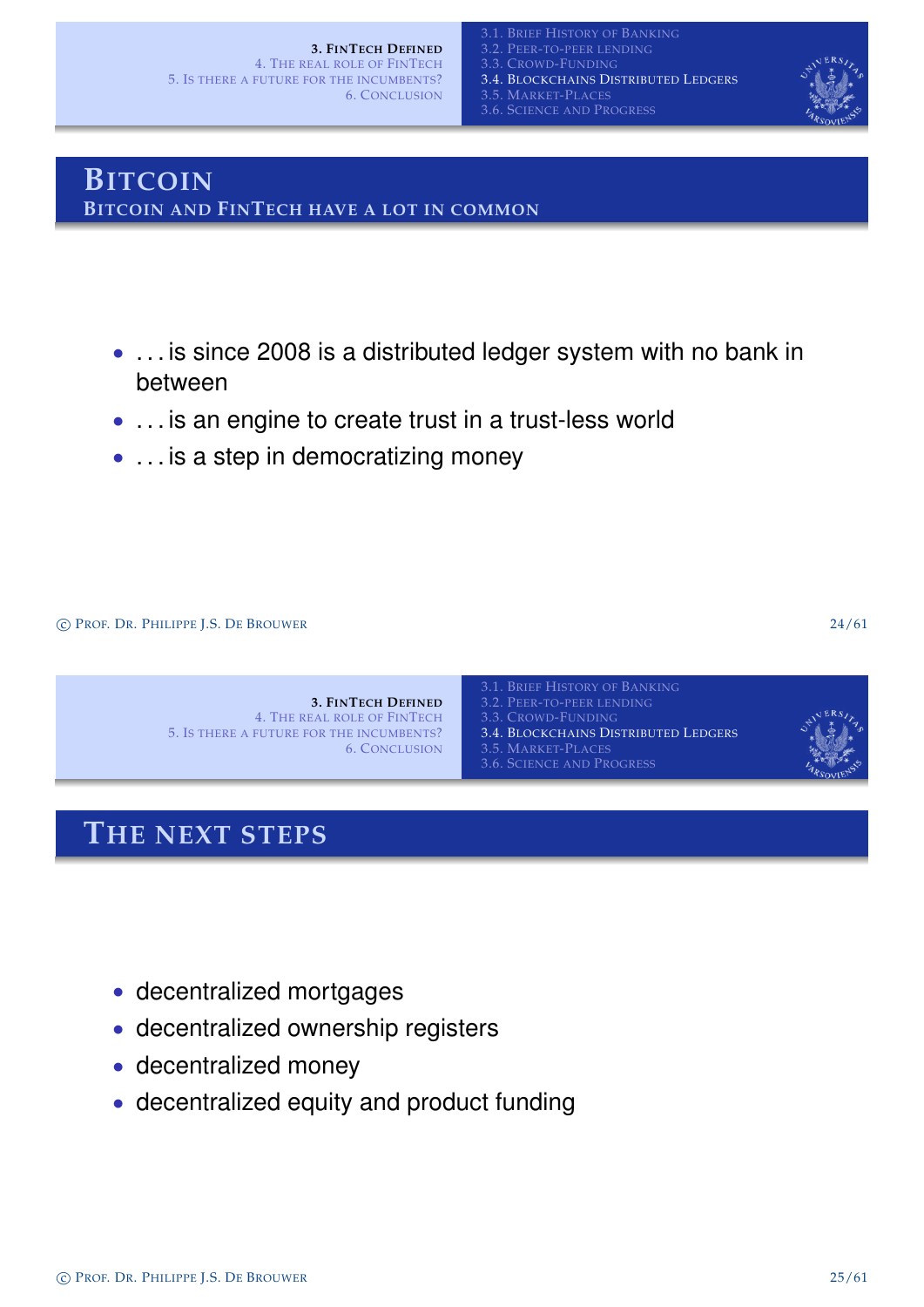**3. FINTECH DEFINED**

4. THE REAL ROLE OF FINTECH 5. IS THERE A FUTURE FOR THE INCUMBENTS? 6. CONCLUSION

3.2. PEER-TO-PEER LENDING 3.4. BLOCKCHAINS DISTRIBUTED LEDGERS 3.5. MARKET-PLACES





### **3. WHAT IS FINTECH**

# **3.5 MARKET-PLACES**

c PROF. DR. PHILIPPE J.S. DE BROUWER 26/61

**3. FINTECH DEFINED** 4. THE REAL ROLE OF FINTECH 5. IS THERE A FUTURE FOR THE INCUMBENTS? 6. CONCLUSION

3.2. PEER-TO-PEER LENDING 3.4. BLOCKCHAINS DISTRIBUTED LEDGERS 3.5. MARKET-PLACES 3.6. SCIENCE AND PROGRESS



### **IS IT STRANGE THAT . . .**

- the world's la[rgest](#page-13-0) [Internet](#page-13-0) [company](#page-13-0) [pro](#page-13-0)duces no PC
- [the wo](#page-3-0)rld's largest market place is no place
- the world's largest transport company has no taxi's
- the world's largest bed-provider has no hotels
- . . .
- <span id="page-11-0"></span>• the [world's largest transactio](#page-11-0)n engine (in its segment) is no bank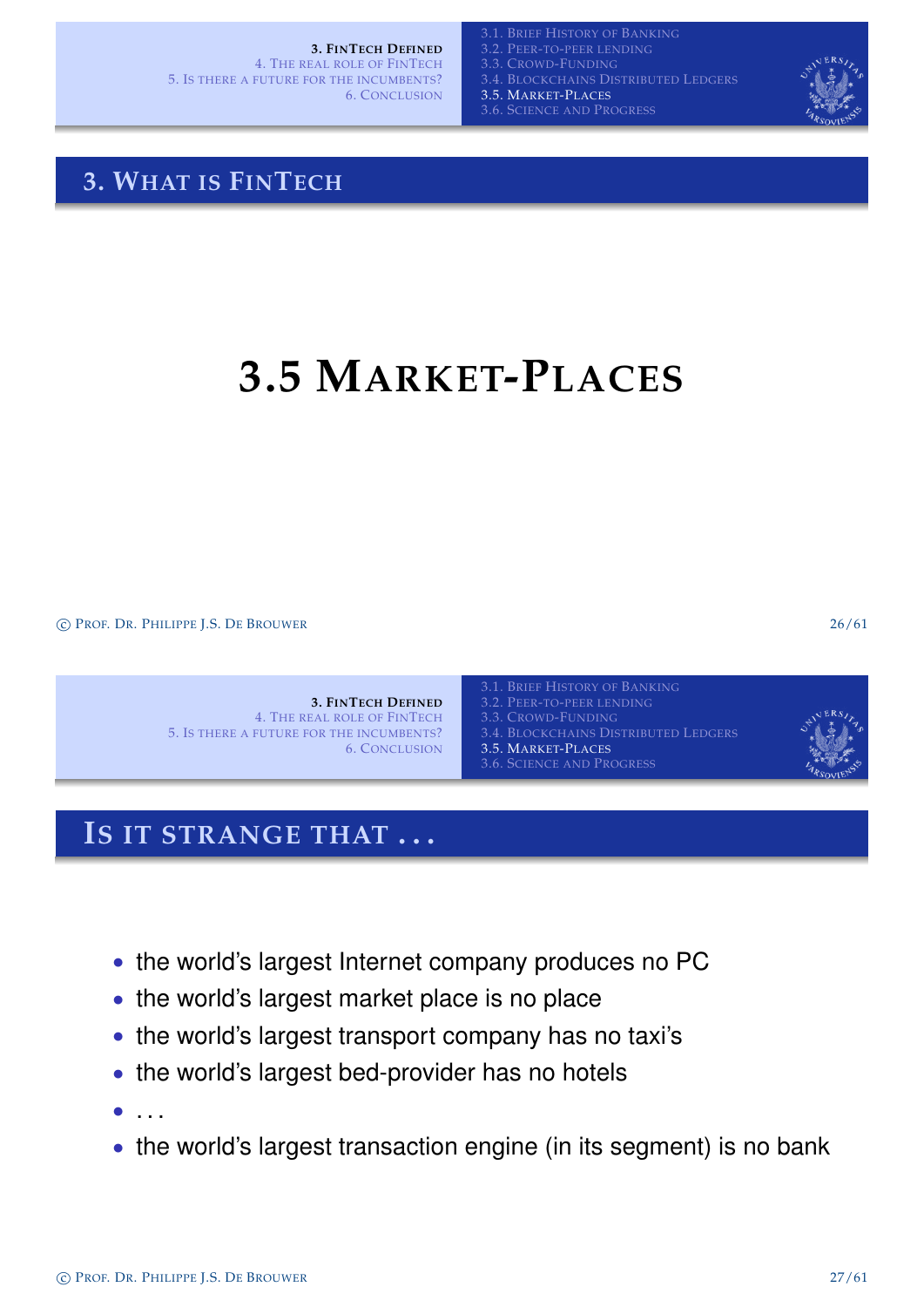

### **MARKET PLACES**

- New Market Platforms: Market Information Platforms, automated data collection and analysis
- smarter (and faster) machines: AI and machine learning, machine readable news, social sentiment and big data.

c PROF. DR. PHILIPPE J.S. DE BROUWER 28/61



### **PAYPAL, A PHENOMENON**

- [founded: 198](#page-17-0)[8 In 2014, PayPal move](#page-9-0)d \$228 billion in 26 currencies a[cross more than 190 nation](#page-13-0)s.
- market cap: 13 B USD.
- business model: leave the hard work of credit checks, credit management and regulatory compliance to the banks and provide hassle free payment convenience to customers. Simply do what banks could to but refused while using the bank's and on top of that reaping transaction information.

<span id="page-12-0"></span>PayPal found a way to ride the banking system as a parasite and bringing great convenience to customers.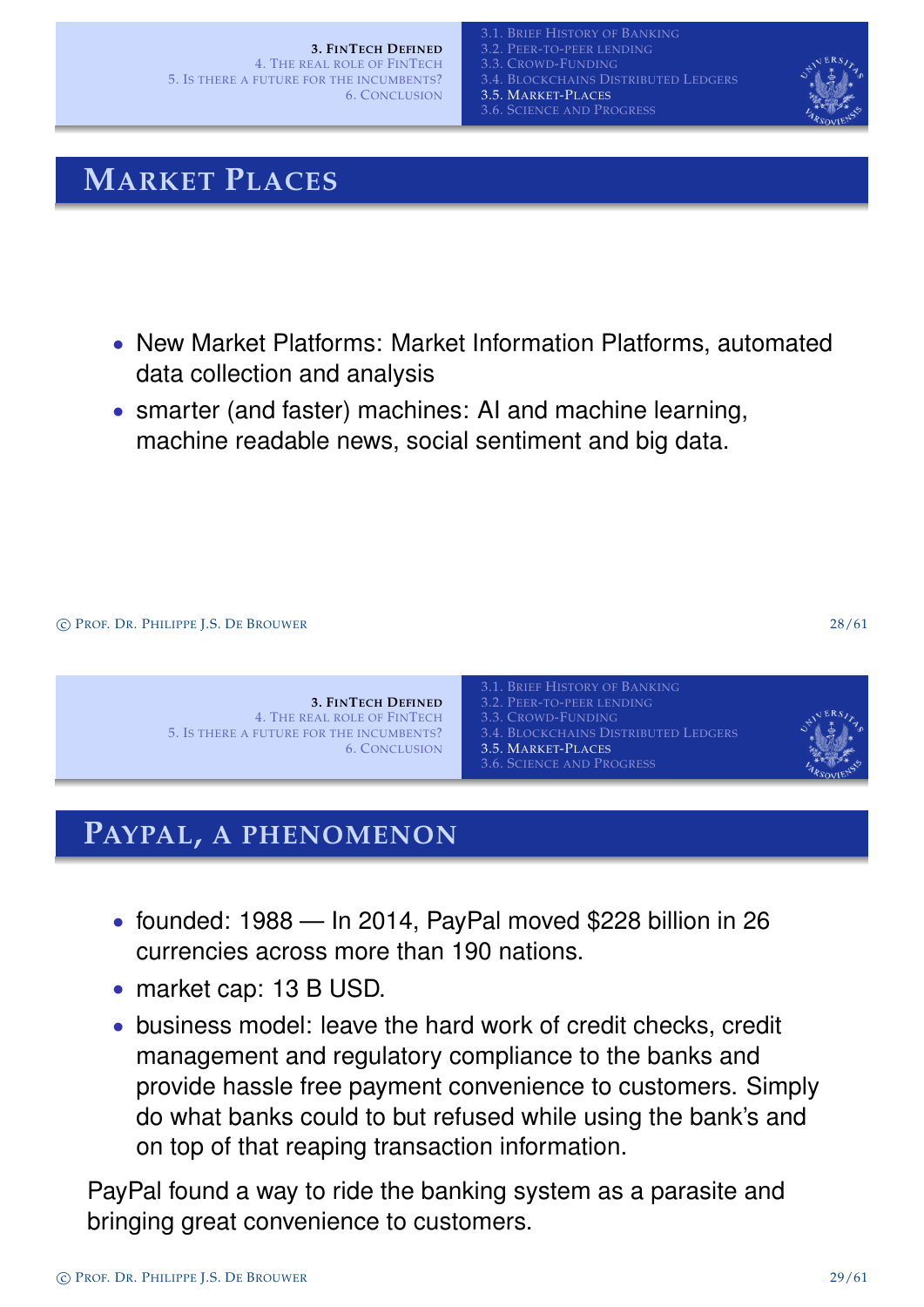**3. FINTECH DEFINED**

4. THE REAL ROLE OF FINTECH 5. IS THERE A FUTURE FOR THE INCUMBENTS? 6. CONCLUSION

**BRIEF HISTORY OF BANKING** PEER-TO-PEER LENDING

3.3. CROWD-FUNDING

3.4. BLOCKCHAINS DISTRIBUTED LEDGERS

3.5. MARKET-PLACES 3.6. SCIENCE AND PROGRESS



### **3. WHAT IS FINTECH**

# **3.6 SCIENCE AND PROGRESS**

c PROF. DR. PHILIPPE J.S. DE BROUWER 30/61

|                                          | 3.1. Brief History of Banking        |  |
|------------------------------------------|--------------------------------------|--|
| <b>3. FINTECH DEFINED</b>                | 3.2. PEER-TO-PEER LENDING            |  |
| 4. THE REAL ROLE OF FINTECH              | 3.3. CROWD-FUNDING                   |  |
| 5. IS THERE A FUTURE FOR THE INCUMBENTS? | 3.4. BLOCKCHAINS DISTRIBUTED LEDGERS |  |
| <b>6. CONCLUSION</b>                     | 3.5. MARKET-PLACES                   |  |
|                                          | 3.6. SCIENCE AND PROGRESS            |  |
|                                          |                                      |  |

### **SCIENCE IS THE MOTOR OF WELFARE**

- [thermodynam](#page-3-0)ics  $\rightarrow$  [steam engine](#page-4-0)  $\rightarrow$  first industrial revolution  $\rightarrow$ [crash of LSE](#page-17-0) [of 1850](#page-9-0)
- the internal c[ombustion engine, electrici](#page-13-0)ty and magnetism  $\rightarrow$ [new w](#page-3-0)ave of prosperity  $\rightarrow$  crash of 1929
- the transistor and computer  $\rightarrow$  globalization  $\rightarrow$  Internet bubble, Global Meltdown
- the next wave is being build around four axis:
	- artificial intelligence and big data
	- [quantum computing \(maybe\)](#page-13-0)
	- biotechnology and
	- nano-technology

C PROF. DR. PHILIPPE J.S. DE BROUWER



<span id="page-13-0"></span>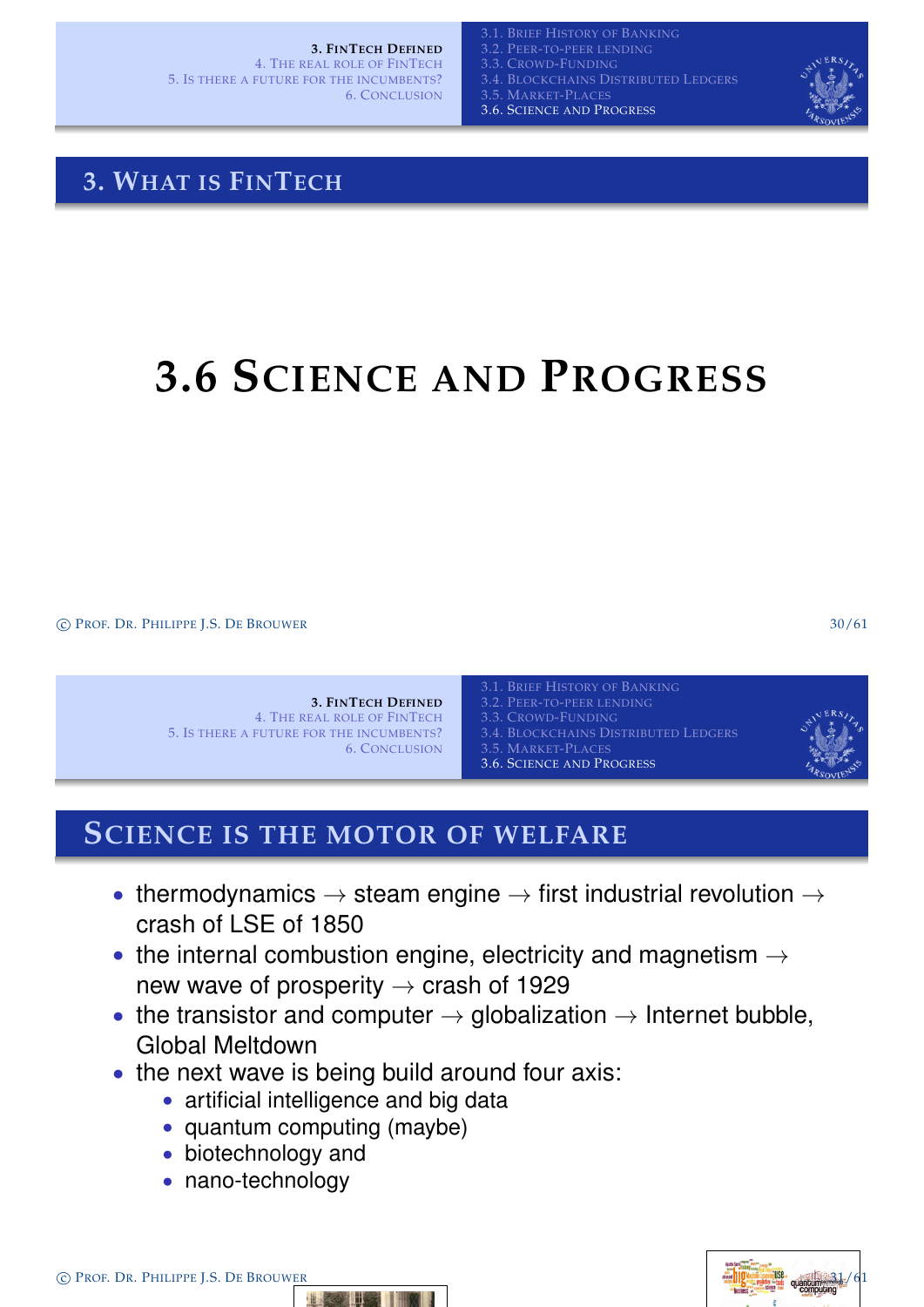4.1. SOCIETY TYPES AND THEIR IMPORTANCE 4.2. CAN FINTECH HELP TO MOVE TO THE NEXT STA

### **SECTION 4**

# **THE REAL ROLE OF FINTECH**

c PROF. DR. PHILIPPE J.S. DE BROUWER 33/61

3. FINTECH DEFINED **4. THE REAL ROLE OF FINTECH** 5. IS THERE A FUTURE FOR THE INCUMBENTS? 6. CONCLUSION

4.1. SOCIETY TYPES AND THEIR IMPORTANCE

**4. THE REAL ROLE OF FINTECH**

# **[4.1 S](#page-14-0)OCIETY TYPES AND THEIR**

### <span id="page-14-0"></span>**[IMPORTAN](#page-14-0)CE**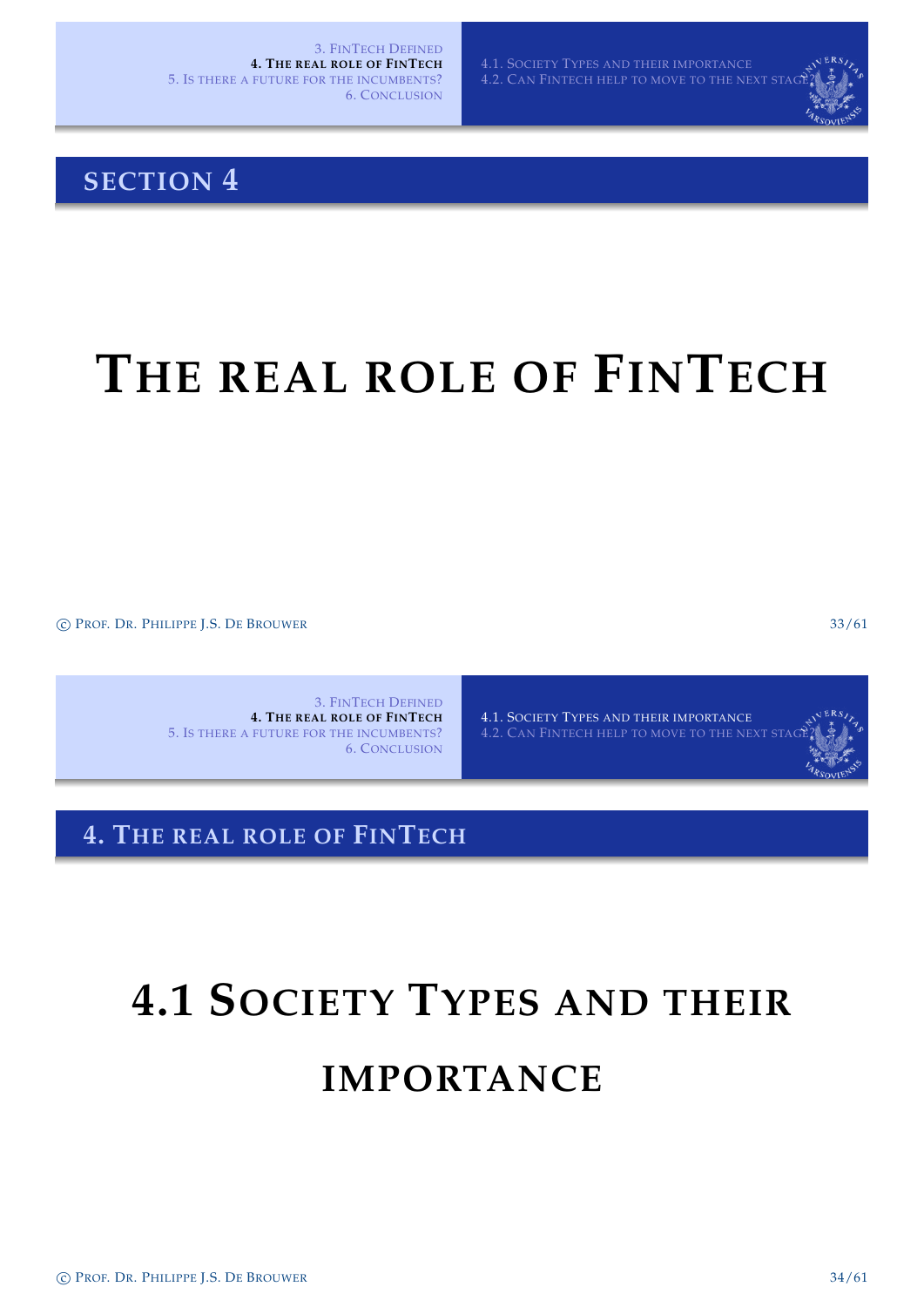4.1. SOCIETY TYPES AND THEIR IMPORTANCE 4.2. CAN FINTECH HELP TO MOVE TO THE NEXT ST

### **THE KARDASHEV SCALE WHERE ARE WE ON OUR LONG JOURNEY?**



FIGURE 4: A theory about development of intelligent societies — see eg. Kaku (2008).

c PROF. DR. PHILIPPE J.S. DE BROUWER 35/61

3. FINTECH DEFINED **4. THE REAL ROLE OF FINTECH** 5. IS THERE A FUTURE FOR THE INCUMBENTS? 6. CONCLUSION

4.1. SOCIETY TYPES AND THEIR IMPORTANCE 4.2. CAN FINTECH HELP TO MOVE TO THE NEXT STAC

### **4. THE REAL ROLE OF FINTECH**

# <span id="page-15-0"></span>**[4.2 C](#page-14-0)AN FINTECH HELP TO MOVE [TO THE NEXT S](#page-15-0)TAGE?**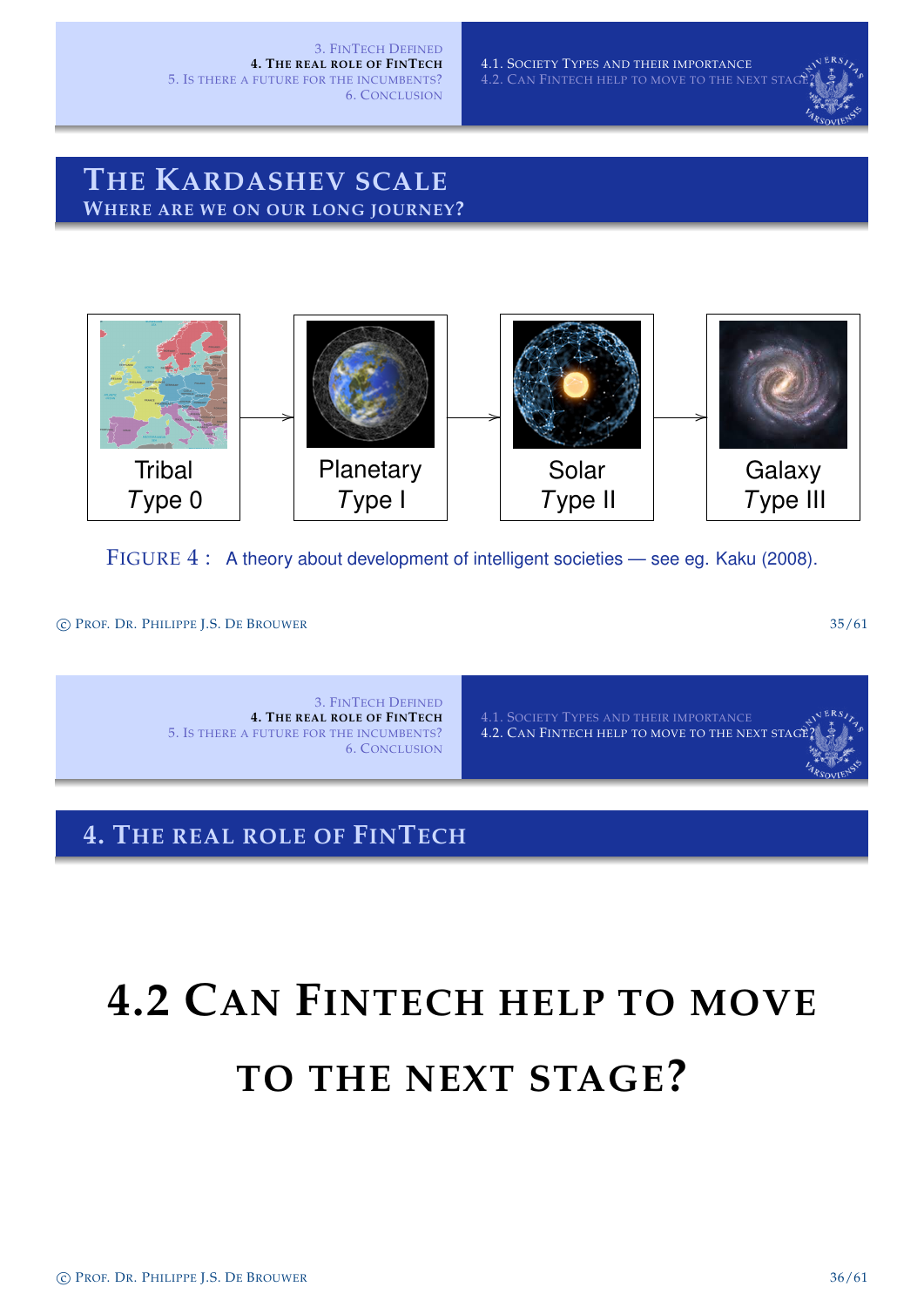

### **CAN FINTECH ACT AS AN ENABLER TOWARDS A TYPE I SOCIETY?**

- Misconception about ownership of deposits in banks
- Peer-to-peer lending and crowdfunding reflect the values of the society
- Blockchains, crowdlending and crowdfunding are a few of many signs of a Type I society

c PROF. DR. PHILIPPE J.S. DE BROUWER 37/61



4.1. SOCIETY TYPES AND THEIR IMPORTANCE 4.2. CAN FINTECH HELP TO MOVE TO THE NEXT STAGE

### **RISKS THAT CAN STOP THE RISE OF THE MACHINES AND FINTECH**

- [solar storm o](#page-22-0)[r geomagnetic storm](#page-15-0)
	- 1859 (the Carrington Event): after 17.6 hours the CME reached earth on Sept 1–2 1859: aura so bright that one could read a newspaper at night, telegraphs failed nationwide, sparks on the lines, etc.
	- near miss July 23, 2012; Bastille Day Event on July 14, 2000 (observed by Voyager 1 and 2)
- extinction event at global scale
- fraud
- hacks and cyber-warfare
- quantum computers that are able to solve hard NP problems unless quantum encryption saves us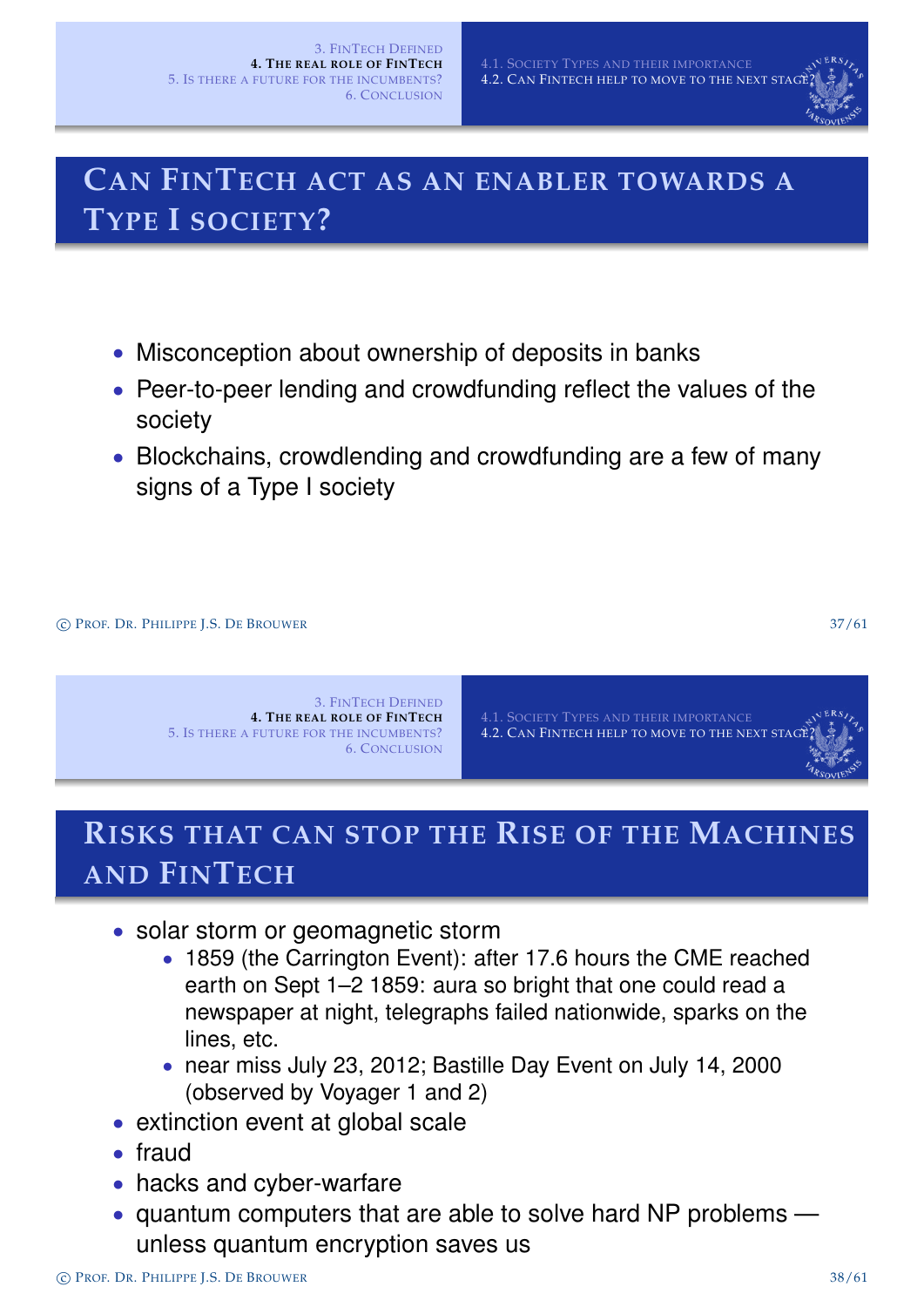5.3. ASSET MANAGEMENT

### **SECTION 5**

# **IS THERE A FUTURE FOR THE INCUMBENTS?**

c PROF. DR. PHILIPPE J.S. DE BROUWER 40/61

3. FINTECH DEFINED 4. THE REAL ROLE OF FINTECH **5. IS THERE A FUTURE FOR THE INCUMBENTS?** 6. CONCLUSION

5.1. BANKING 5.3. ASSET MANAGEMENT

### **WHAT CAN INCUMBENTS DO?**

<span id="page-17-0"></span>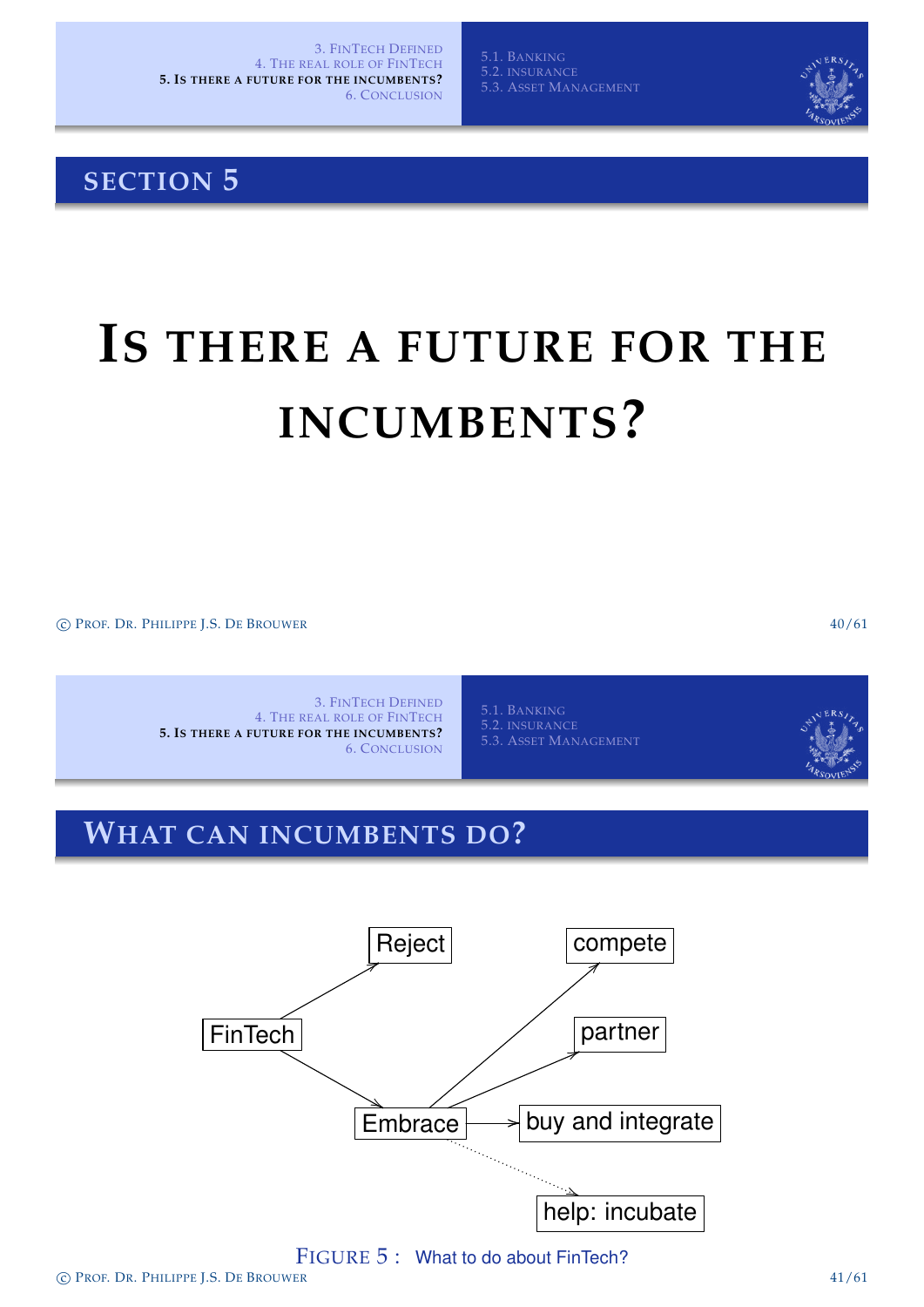

### **5. IS THERE A FUTURE FOR THE INCUMBENTS?**

# **5.1 BANKING**

c PROF. DR. PHILIPPE J.S. DE BROUWER 42/61

3. FINTECH DEFINED 4. THE REAL ROLE OF FINTECH **5. IS THERE A FUTURE FOR THE INCUMBENTS?** 6. CONCLUSION

5.1. BANKING 5.2. INSURANCE 5.3. ASSET MANAGEMENT

### **BANKING AND P2P LENDING**

- [credit risk: co](#page-3-0)[mparable rates on the goo](#page-18-0)d platform (also the [platform can](#page-22-0) [provide similar scoring syst](#page-21-0)em)
- guarantee: banks guarantee with their own balance sheet
- [fighting fraud, AML, terror](#page-17-0)ist financing etc: banks rule

### BANKING AND P2P LENDING

If there are no regulatory actions, then banks have little advantage other than co[nvenience \(oth](#page-18-0)er products and advice available) and a formal guarantee of the bank and eventually the nation.

<span id="page-18-0"></span>Best defense: embrace P2P Lending as one offering and use size to make it really hard for new entrants — also partnering is an aid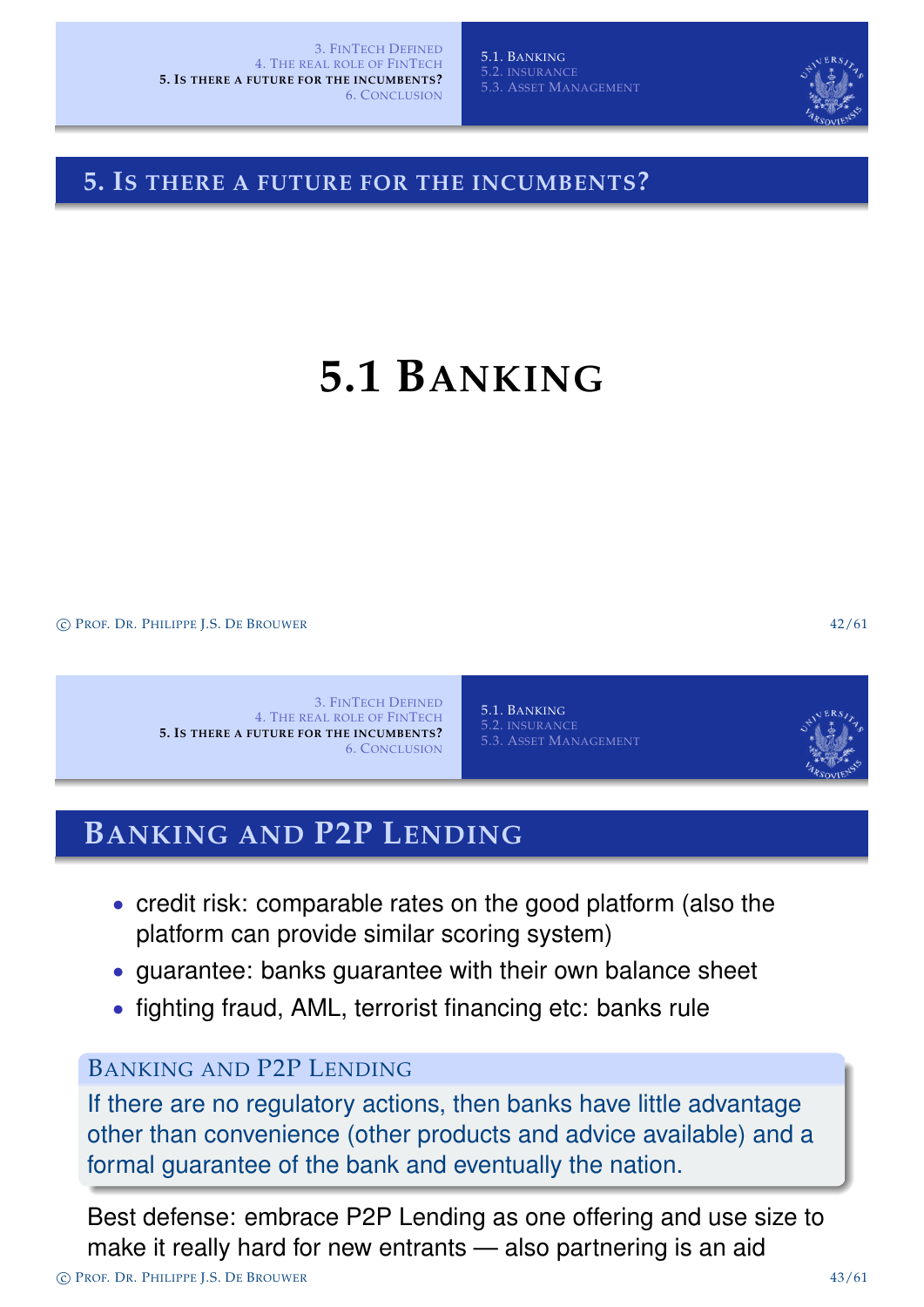

### **BANKING AND CROWD-FUNDING**

- fighting fraud, AML, terrorist financing etc: banks have an advantage
- for the small business that gives an edge to the crowdfunding concept and small companies get big
- banks can provide research and help in valuation and talks to potential buyers (for bigger companies), banks can help writing prospectuses, etc.

### BANKING AND CROWDFUNDING

Banks have a potential head-start, but (if Asset Management is left out of the equation), banks see part of the business go.

Best defense: embrace crowdfunding, use data and become a  $\epsilon_{\rm PFR}$  "finance eco-system" to wipe out new entrants  $\epsilon_{\rm APR}$ 

> 3. FINTECH DEFINED 4. THE REAL ROLE OF FINTECH **5. IS THERE A FUTURE FOR THE INCUMBENTS?** 6. CONCLUSION

5.1. BANKING 5.2. INSURANCE 5.3. ASSET MANAGEMENT

### **BANKING AND BLOCKCHAINS**

- [Can disrupt money](#page-3-0) creation and replace printed money
- [can replace ledge](#page-17-0)[r systems, transaction execution,](#page-20-0) clearing, etc.
- [embrace: eg. HSB](#page-22-0)C and BofA use Blockchain technology to issue a letter of credit in trade finance (Aug 10, 2016)

#### BANKS AND BLOCKCHAINS

Blockchains will change the way banks work and with what they work, but it can also replace the deposit system — especially in low interest rate environments.

Though Blockchains have their weak spots too (no guarantee, hacks, loss of private key, etc.)

Best reaction: excellence in execution of transactions and service, convenience and added security by balance sheet guarantee and recovery (or custody over private keys – transforming banks in "a secure place of identity") c PROF. DR. PHILIPPE J.S. DE BROUWER 45/61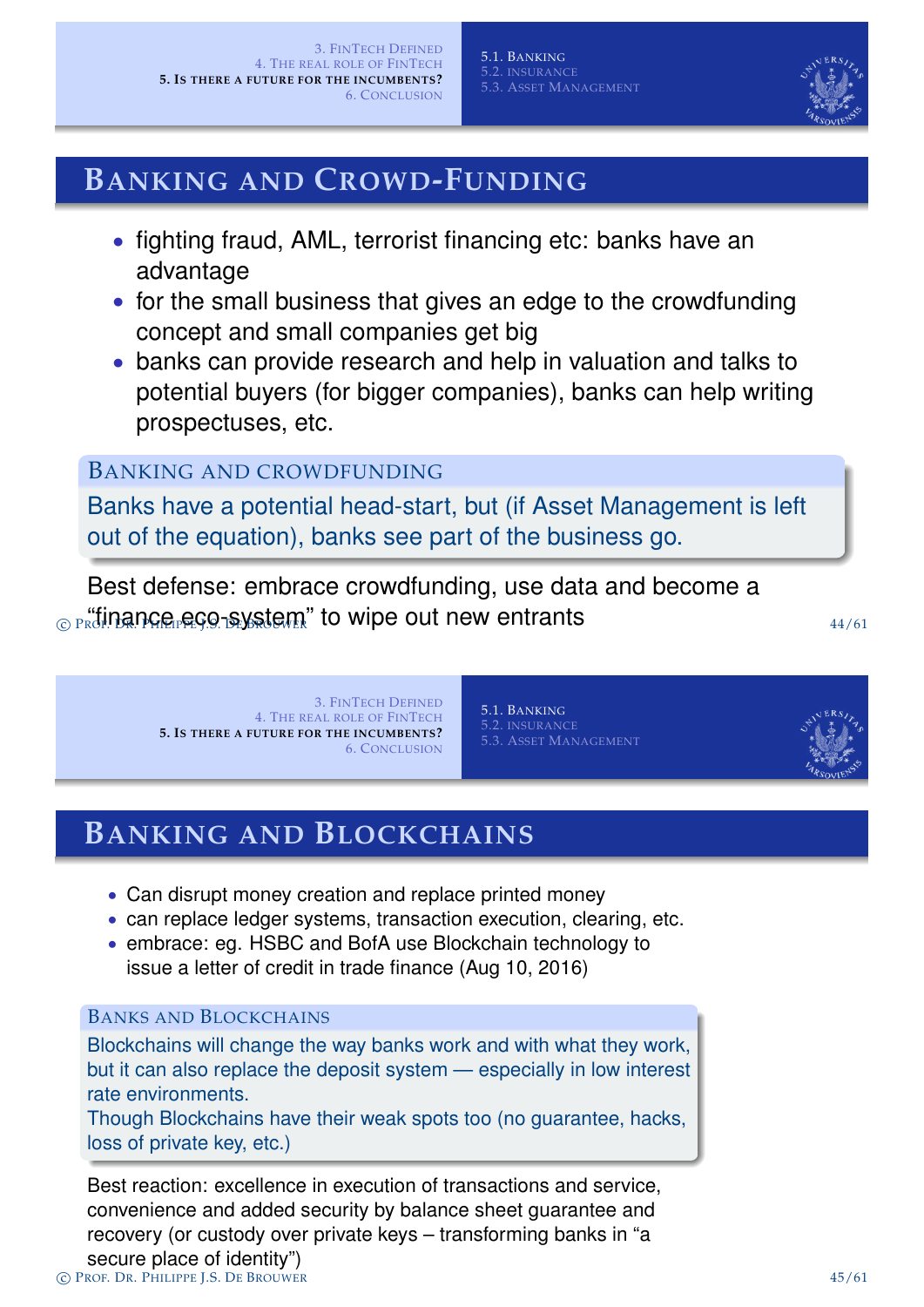### **CONCLUSION FOR BANKS**

The ROE of banks went down from ca 7% (1970–1990) over 5% (1991–2010) to about 0% latest years — while C/I did not really change (since the 1970s is between 60% and 80%) and NPS remains low (around 10% while disrupters like lending club enjoy almost 80%)

- ROE will continue to be low (by design: see Basel III)
- banks have to embrace new technologies and stay on top
- a bigger institution typically has the legacy IT infrastructure but the size to invest in R&D
- the open (and open APIs) will be key.



### **5. IS THERE A FUTURE FOR THE INCUMBENTS?**

## <span id="page-20-0"></span>**[5.2](#page-17-0) INSURANCE**

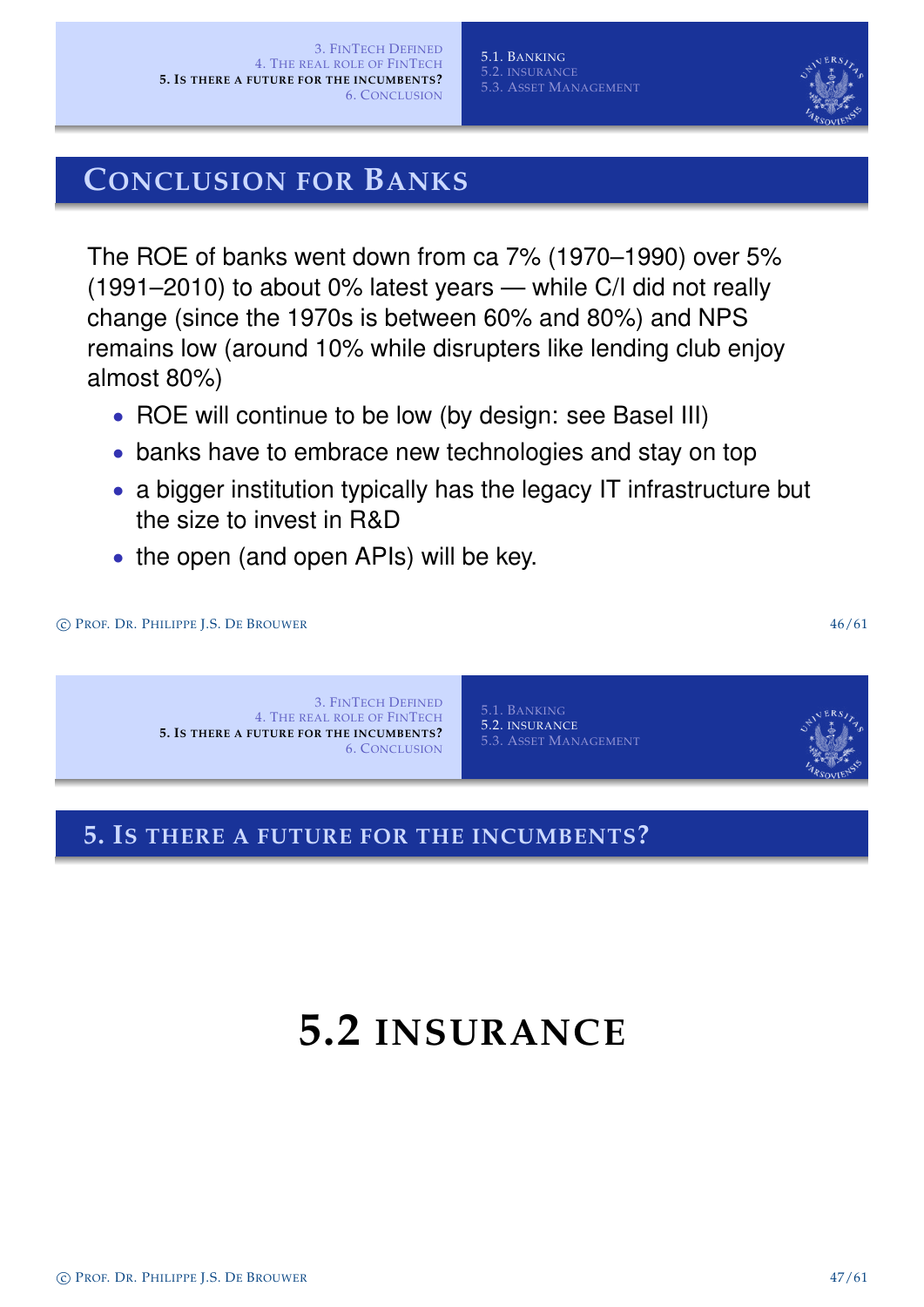### **INSURANCE AND FINTECH**

- connected insurance (IoT, Advanced Sensors, Wearables, big data): tools to reduce (insurance) risk
- insurance disaggregation (sharing economy, securitization and hedge funds, autonomous vehicles, etc.): temporal issue while interest rates are low and still lots of guaranteed life insurance contracts are outstanding.

### TOM DE SWAAN, DAVOS, JANUAR 20–23 2016

"I have seen many innovative ways to sell insurance. You have to find alliances with disrupters, Though, I haven't met one who wants the insurance liability on their balance sheet." (paraphrased)

c PROF. DR. PHILIPPE J.S. DE BROUWER 48/61

3. FINTECH DEFINED 4. THE REAL ROLE OF FINTECH **5. IS THERE A FUTURE FOR THE INCUMBENTS?** 6. CONCLUSION

5.1. BANKING 5.3. ASSET MANAGEMENT

### **5. IS THERE A FUTURE FOR THE INCUMBENTS?**

# <span id="page-21-0"></span>**[5.3](#page-17-0) [A](#page-17-0)SSET MANAGEMENT**

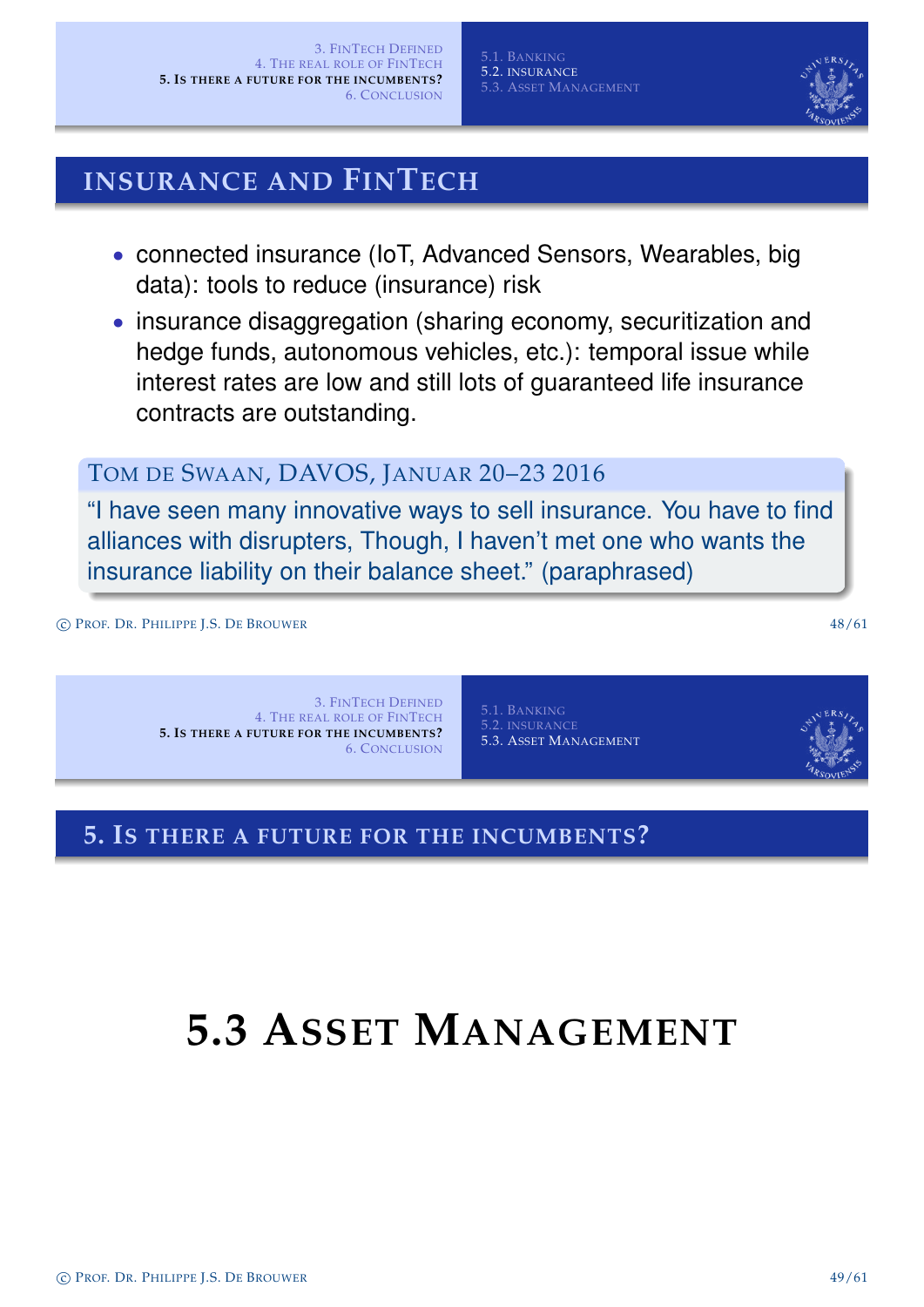

### **INVESTMENT MANAGEMENT AND FINTECH**

- process externalization (advanced algorithms, cloud computing, capability sharing, Open Source software, etc.): tools that will reduce entry barriers but at the same time reduce margins
- empowered investors (social trading, retail algorithmic trading): probably will remain niche
- advice: robo-advisers sell old wine in new bags (few exceptions)

### ASSET MANAGERS

Investment Managers will have to invest to keep up with new methods in asset management and create open interfaces (good for the ones with deep pockets). Though the real challenge to bring investment advice to a post WWII era is an opportunity.

c PROF. DR. PHILIPPE J.S. DE BROUWER 50/61

3. FINTECH DEFINED 4. THE REAL ROLE OF FINTECH 5. IS THERE A FUTURE FOR THE INCUMBENTS? **6. CONCLUSION**

### **SECTION 6**

<span id="page-22-0"></span>

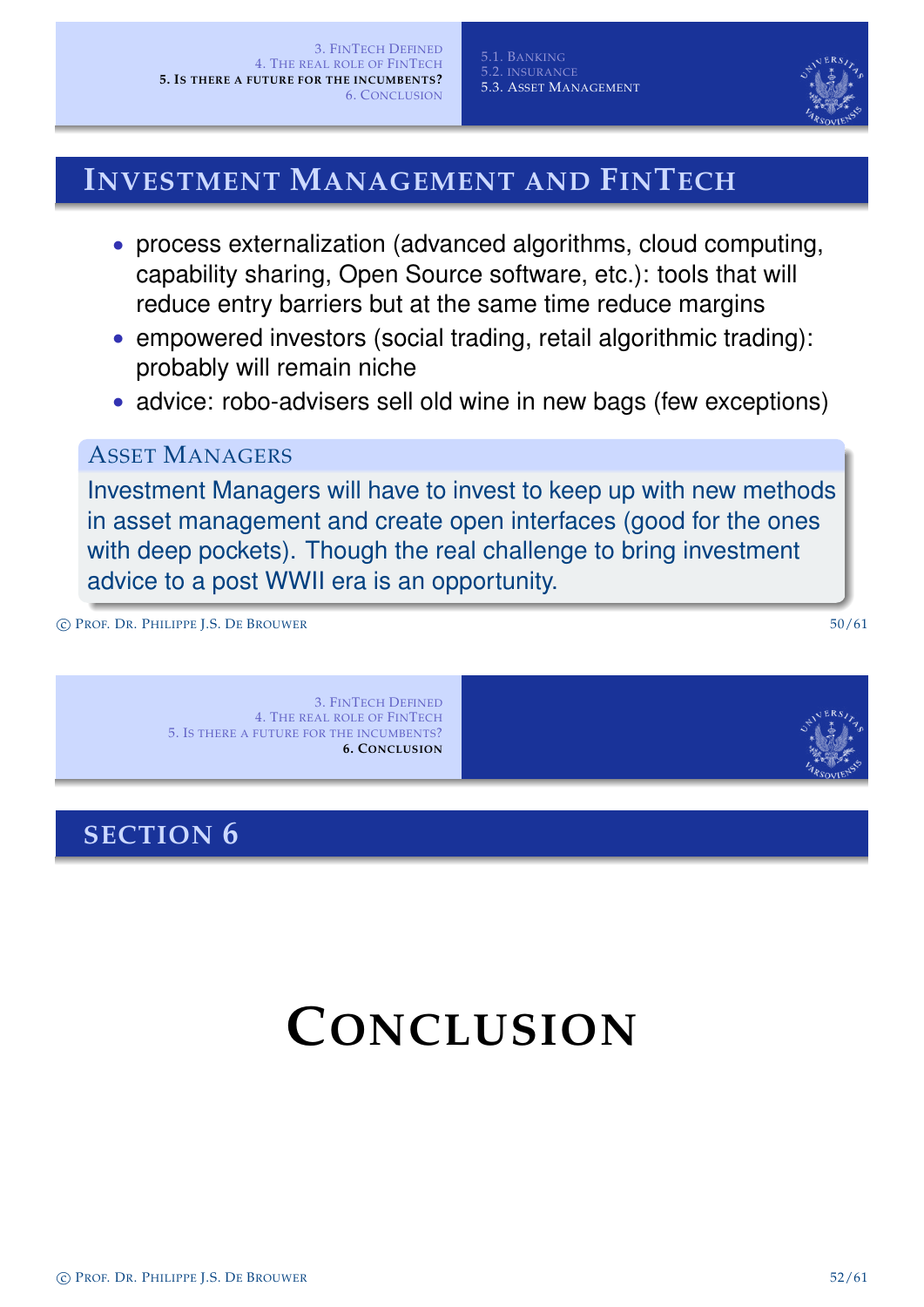### **CONCLUSION**

- **1** Consolidation in all sectors will be necessary (just as the world can have one dominant transport company, one major bed-provider, etc.)
- **2** FinTech is bringing banking to the world of Internet
- <sup>3</sup> FinTech is part of a movement that cannot be stopped (unless something serious happens)
- 4 FinTech is part of a movement that will change our world
- **6** Banks have to re-invent themselves to survive in the long term, but they have a pole-position and a real role to play



# <span id="page-23-0"></span>**APPENDICES**

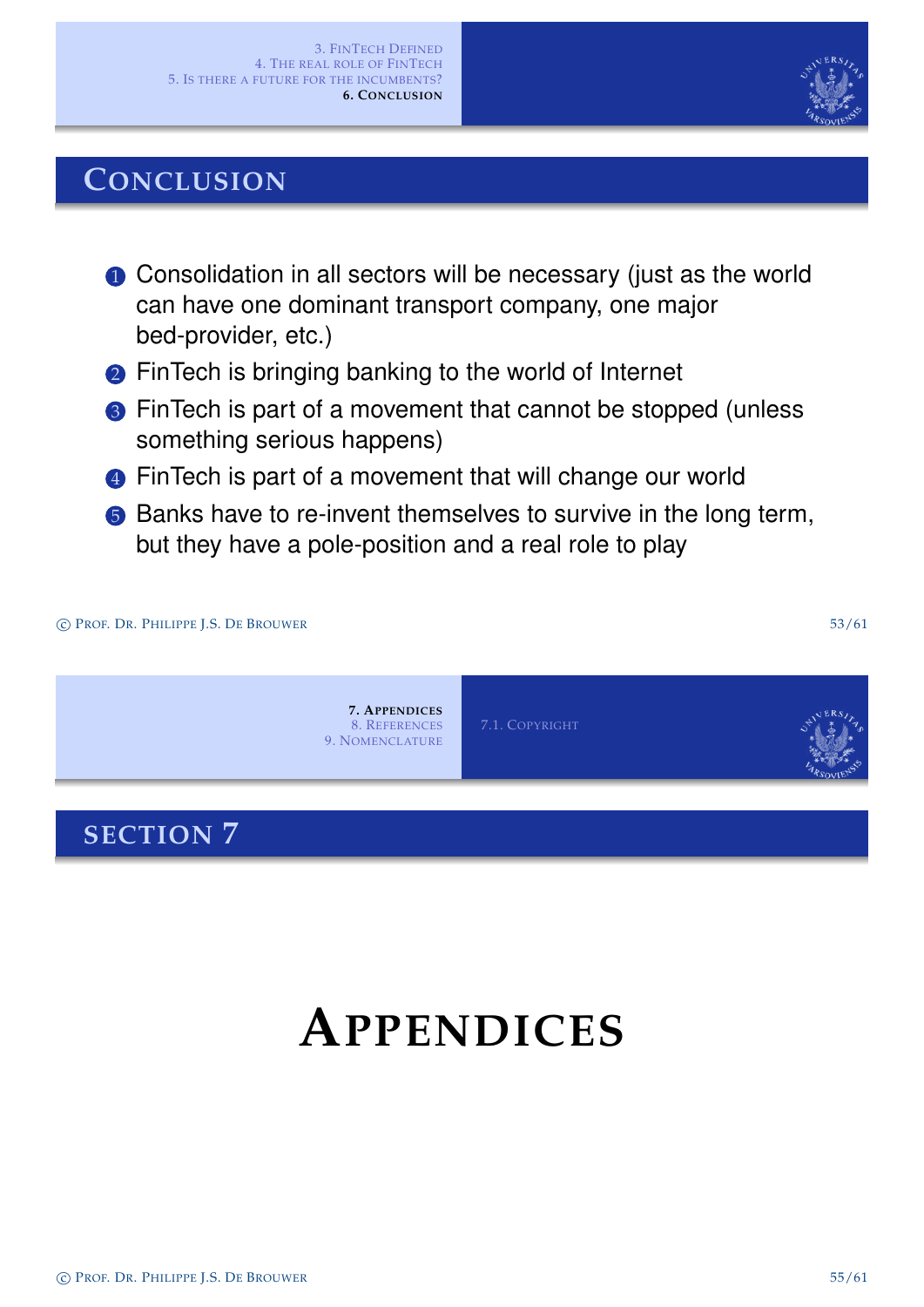### **7. APPENDICES**

# **7.1 COPYRIGHT**

c PROF. DR. PHILIPPE J.S. DE BROUWER 56/61



### **COPYRIGHT**

- all images in this presentation are or images that were released [un](#page-23-0)der the Creative Commons License or produced by the Author
- all other rights retained by the author, but feel free to use for non-commercial purposes!
- <span id="page-24-0"></span>• except, the logo of the Univeristy of Warsaw is of course the propert[y of](#page-24-0)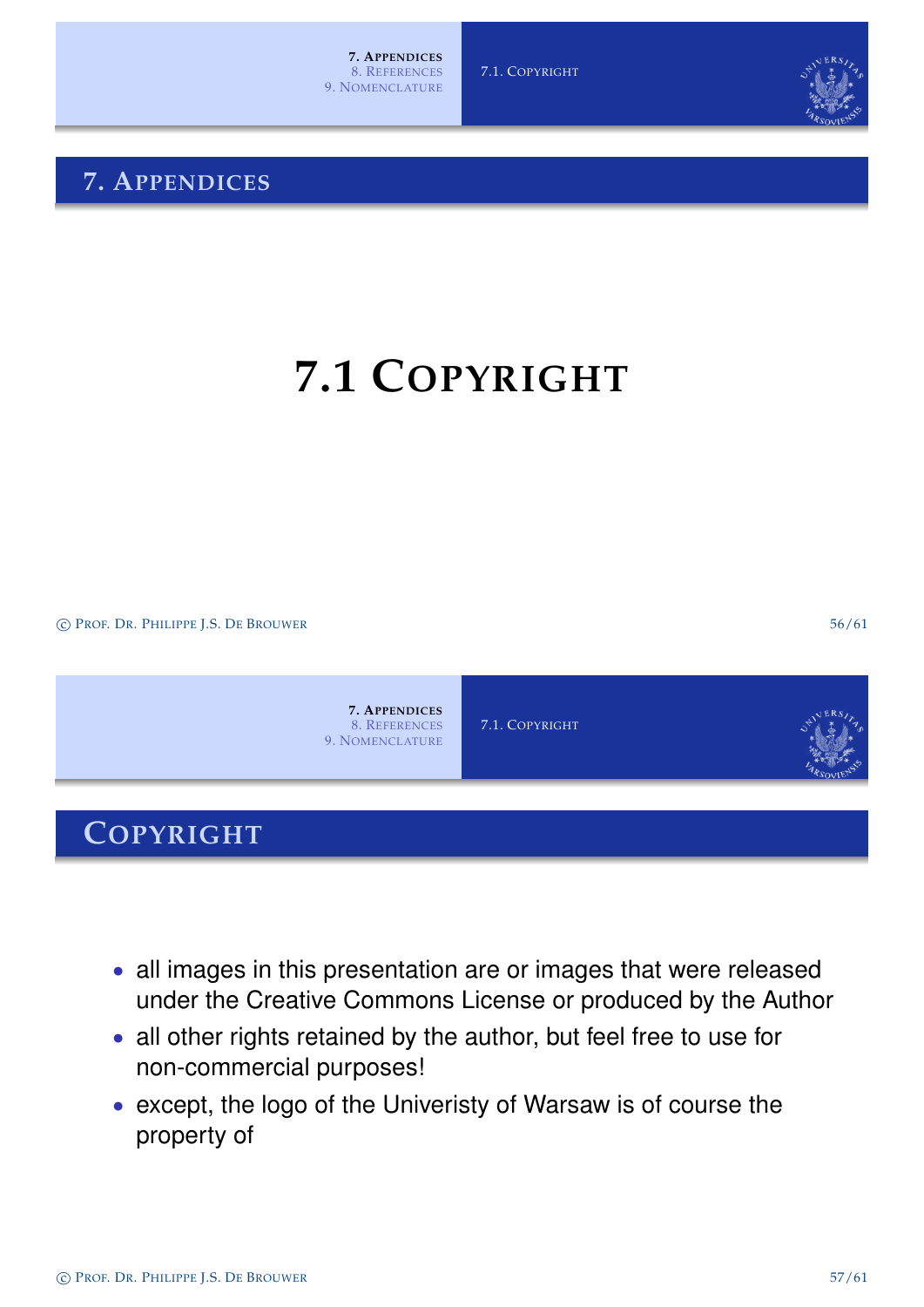### **BIBLIOGRAPHY I**

- De Brouwer, P. J. S. (2012). *Maslowian Portfolio Theory, a Coherent Approach to Strategic Asset Allocation*. Brussels: VUBPress.
- Kaku, M. (2008). Physics of the impossible: A scientific exploration into the world of phasers. *Force Fields, Teleportation, and Time Travel, New York*.

c PROF. DR. PHILIPPE J.S. DE BROUWER 58/61

7. APPENDICES **8. REFERENCES** 9. NOMENCLATURE 8.1.

### **8. APPENDICES**

# **8.1 NOMENCLATURE**